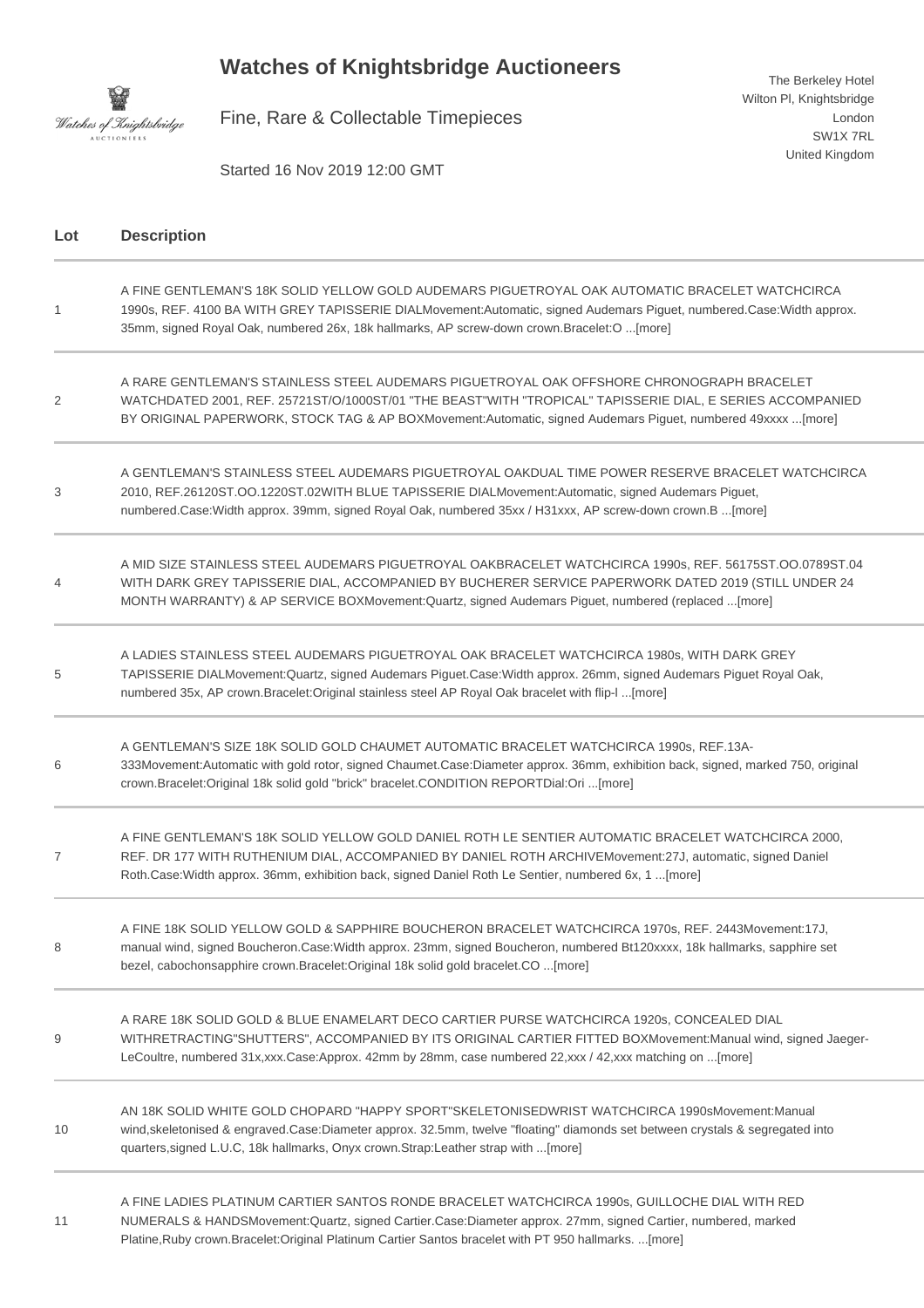| 12 | A GENTLEMAN'S 18K SOLID WHITE GOLD CARTIER TANK AMERICAINE CHRONOGRAPH BRACELET WATCHCIRCA 2000,<br>REF. 2312Movement:Quartz, signed Cartier.Case:Approx. 45mm by 26mm, curved case, signed Cartier, numbered, 18k hallmarks,<br>sapphire crown.Bracelet:Original Cartier 18k solid gold bracelet.CONDITION REP [more]    |
|----|---------------------------------------------------------------------------------------------------------------------------------------------------------------------------------------------------------------------------------------------------------------------------------------------------------------------------|
| 13 | A GENTLEMAN'S LARGE SIZE 18K SOLID GOLD CARTIER PASHA XL "JUMBO" AUTOMATIC WRIST WATCHCIRCA 2000s, REF.<br>2005 WITH "GUILLOCHE" DIALMovement:Automatic, signed Cartier.Case:Diameter approx. 42mm, signed Pasha de Cartier,<br>numbered, original sapphire crown guard.Strap:Original Cartier leather strap & [more]     |
| 14 | A GENTLEMAN'S STAINLESS STEEL CARTIER TANK BASCULANTE "JUMBO" WRIST WATCHCIRCA 2000s, REF.<br>2390Movement:Manual wind, signed Cartier.Case:Approx. 39mm by 26mm, Reverso style case with clean reverse side, signed Cartier<br>mecanique, numbered.Strap:Cartier leather strap.CONDITION REPORTDial:Original [more]      |
| 15 | A GENTLEMAN'S SIZE 18K SOLID GOLD CARTIER PANTHERE BRACELETWATCHCIRCA 1990sMovement:Quartz, signed<br>Cartier.Case:Width approx. 27.5mm, signed Cartier, numbered, 18k hallmarks, sapphire crown.Bracelet:Original Cartier Panthere 18k<br>solid gold bracelet.CONDITION REPORTDial:Original dial in excellen [more]      |
| 16 | A LADIES 18K SOLID GOLD CARTIER CEINTURE WRIST WATCHCIRCA 1960sMovement:18J, manual wind, signed Cartier,<br>numbered 1,7xx,xxx.Case:Width approx. 25mm, signed EJ, 18k French hallmarks, numbered48,xxx,octagonal crown.Strap:Leather<br>strap with original 18k solid gold deployment clasp, signed EJ, num [more]      |
| 17 | A GENTLEMAN'S SIZE 18K SOLID GOLD CARTIER PARIS TANK NORMALE WRIST WATCHCIRCA 1980sMovement: 17J, manual<br>wind, cal. 78-1 / 2512-1, signed Cartier.Case:Approx. 30mm by 23mm, signed Cartier Paris, numbered 780, xxx, xxx, 18k hallmarks,<br>sapphire crown.Strap:Cartier leather strap & 18k solid gold deploy [more] |
| 18 | A LADIES 18K SOLID GOLD CARTIER PARIS TANK WRIST WATCHCIRCA 1980sMovement:17J, manual wind, signed<br>Cartier.Case:Approx. 28mm by 21mm, signed Cartier Paris, numbered, 18k hallmarks, sapphire crown.Strap:Leather strap with 18k<br>solid gold Cartier deployment clasp.CONDITION REPORTDial:Original dial [more]      |
| 19 | A RARE LADIES 18K SOLID GOLD CARTIER LONDON TANK "LC" WRIST WATCHCIRCA 1969, WITH LONDON<br>HALLMARKSMovement: 17J, manual wind, cal. K840, signed LeCoultre Co, numbered.Case:Approx. 26mm by 18.5mm, marked JC,<br>18k London hallmarks with letter (o), numbered to inside & outside case back matching deploy [more]  |
| 20 | A RARE LADIES 18K SOLID GOLD CARTIER LONDON BAIGNOIRE WRIST WATCHCIRCA 1972, WITH LONDON<br>HALLMARKSMovement:17J, manual wind, cal. K840, signed LeCoultre Co, numbered.Case:Approx. 25mm by 18.5mm, marked JC,<br>18k London import hallmarks with letter (r), numbered matching deployment clasp, sapphire cr [more]   |
| 21 | A RARE 18K SOLID GOLD CARTIER TANK AMERICAINE WRIST WATCHCIRCA 1947Movement:18J, manual wind, signed European<br>Watch & ClockCo Inc, numbered 44x,xxx.Case:Approx. 34mm by 18.5mm, outside case numbered 44,xxx matching inside, lugs<br>numbered 01x & 49x, 18k French hallmarks, missing glass, sapphire cro [more]    |
| 22 | A LADIES 18K SOLID YELLOW GOLD & DIAMOND CARTIER TANK AMERICAINE WRIST WATCHCIRCA 2000s, REF.<br>1710Movement:Quartz, signed Cartier.Case:Approx. 35mm by 19mm, curved case, original diamond set shoulders, signed Cartier,<br>numbered, 18k hallmarks, diamond crown.Strap:Cartier leather strap with origina [more]    |
| 23 | A RARE GENTLEMAN'S PLATINUM & 18K SOLID YELLOW GOLD CARTIER "TORTUE" WRIST WATCHCIRCA 1917Movement:18J,<br>manual wind, signed Cartier Paris, 8 Eight Adjustments.Case: Width approx. 25mm, lug numbered 7,3xx, case back numbered 16,xxx /<br>2,1xx / 7,6xx, name inscribed on case back with date 1917, platinu  [more] |
| 24 | A GENTLEMAN'S SIZE 18K SOLID WHITE GOLD CARTIERSANTOS WRIST WATCHCIRCA 1980sMovement:17J, manual wind,<br>signed Cartier.Case:Width approx. 25mm, 18k Swiss hallmarks, sapphire crown.Strap:Cartier leather strap with original 18k solid white<br>gold deployment clasp, signed Cartier, marked BC.CONDITION [more]      |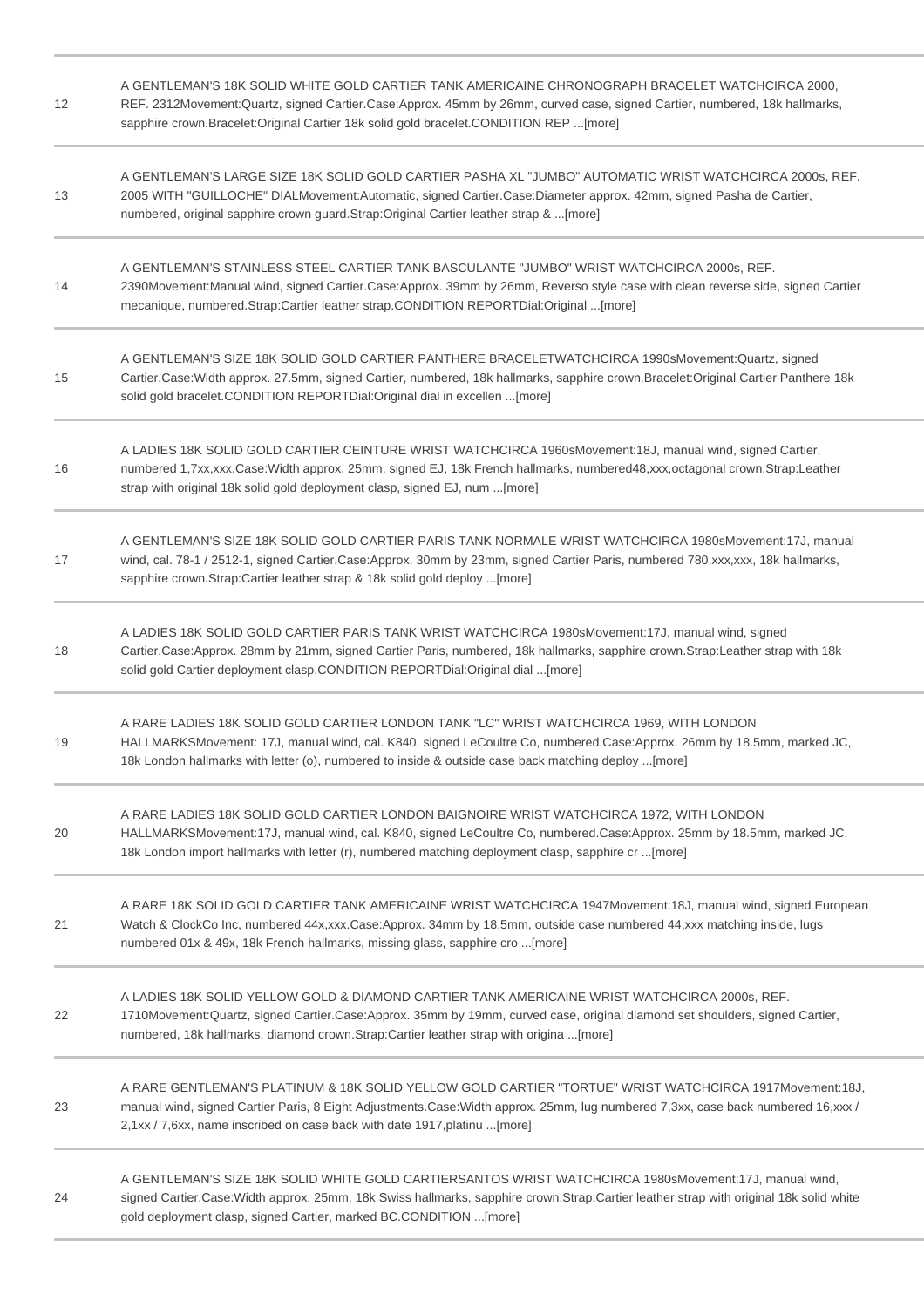| 25 | A FINE GENTLEMAN'S 18K SOLID WHITE GOLD BREGUET TRADITION SKELETON POWER RESERVE WRIST WATCHDATED<br>2010, REF. 7027 / 7027BBG99V6 WITH ORIGINAL BOX & PAPERSMovement: 34J, manual wind, cal. 507DR, signed Breguet,<br>numbered 06xxxxx.Case:Diameter approx. 38mm, "coin edge" case, exhibition back, signed Br [more]    |
|----|-----------------------------------------------------------------------------------------------------------------------------------------------------------------------------------------------------------------------------------------------------------------------------------------------------------------------------|
| 26 | A GENTLEMAN'S 18K SOLID ROSE GOLD JACOB & CO KUWAIT WRIST WATCHCIRCA 2005, LIMITED EDITION WITH DIAL<br>FEATURING 3D MODELS OF LANDMARKS OF KUWAIT, ACCOMPANIED BY THE ORIGINAL BOX, BOOKLET &<br>TOOLMovement:Quartz.Case:Width approx. 37mm, signed Jacob & Co, Kuwaiti crest embossed on case back, 18k hallm [more]     |
| 27 | A GENTLEMAN'S 18K SOLID WHITE GOLD BREITLING BENTLEY MULLINER AUTOMATIC PERPETUAL CALENDAR<br>MOONPHASE CHRONOGRAPH WRIST WATCHCIRCA 2005, REF. J29362 LIMITED EDITION OF 50 PIECESMovement: Automatic<br>chronometer, signed Breitling.Case:Diameterapprox. 50mm, screw back, signed Breitling Bentley Mulliner [more]     |
| 28 | A GENTLEMAN'S UNWORN STAINLESS STEEL BREITLING AVENGER II GMT BRACELET WATCHDATED 2018, REF. A323901<br>FBI LIMITED EDITION OF 850 PIECES, UNWORN WITH ORIGINAL STICKERS STILL APPLIED, ACCOMPANIED BY THE<br>ORIGINAL BOX, PAPERS, CERTIFICATES & TAGMovement: Automatic chronometer, signed Breitling.Case: [more]        |
| 29 | A GENTLEMAN'S STAINLESS STEEL IRAQI MILITARY AIR FORCE BREITLING NAVITIMER AUTOMATIC CHRONOGRAPH<br>BRACELET WATCHCIRCA 1977, REF. 1806 WITH IRAQI AIR FORCE WINGS DIALMovement: 17J, automatic, signed<br>Breitling.Case: Width approx. 48mm, screw back, Iraqi Air Force crest engraved on case back, signed Bre  [more]  |
| 30 | A GENTLEMAN'S STAINLESS STEEL BREITLING NAVITIMER CHRONOGRAPH BRACELET WATCHCIRCA 1974, REF. 7806-<br>SMovement:17J, manual wind, Valjoux cal. 7740, signed Breitling Watch Ltd.Case:Diameter approx. 41mm, snap back, signed Breitling,<br>numbered, slide rule bezel, Breitling crown.Bracelet:Original Breit [more]      |
| 31 | A GENTLEMAN'S STAINLESS STEEL BREITLING NAVITIMER CHRONOGRAPH WRIST WATCHCIRCA 1970, REF. 806 "BIG<br>SUBS"Movement:17J, manual wind, Venus cal. 178, signed Breitling Watch Ltd.Case:Diameter approx. 41mm, snap back, signed<br>Breitling, numbered 1,3xx,xxx, slide rule bezel, Breitling crown.Strap:Leath [more]       |
| 32 | A GENTLEMAN'S STAINLESS STEEL BREITLING NAVITIMER CHRONOGRAPH WRIST WATCHCIRCA 1966, REF.<br>806Movement:17J, manual wind, Venus cal. 178, signed Breitling Watch Ltd.Case:Diameter approx. 41mm, snap back, signed Breitling,<br>numbered1,0xx,xxx, slide rule bezel, Breitling crown.Strap:Leather.CONDITIO [more]        |
| 33 | A RARE GENTLEMAN'S STAINLESS STEEL BREITLING AOPA NAVITIMER CHRONOGRAPH WRIST WATCHCIRCA 1962, REF.<br>806 WITH "ALL BLACK" DIAL & "BEADED" BEZELMovement:17J, manual wind, Venus cal. 178, signed Breitling Watch<br>Ltd.Case:Diameter approx. 40mm, snap back, signed Breitling Watch Ltd, numbered 94x, xxx, s  [more]   |
| 34 | A GENTLEMAN'S 18K SOLID ROSE GOLD BREITLING PREMIER ANTIMAGNETIC "WATERPROOF" CHRONOGRAPH WRIST<br>WATCHCIRCA 1940s, REF. 790Movement:17J, manual wind, signed Breitling Premier.Case:Diameter approx. 35mm, screw back,<br>numbered 66x, xxx 18k hallmarks. Strap: Leather. CONDITION REPORTDial: Original dial in  [more] |
| 35 | A GENTLEMAN'S STAINLESS STEEL BREITLING TOP TIME CHRONOGRAPH WRIST WATCHCIRCA 1969, REF. 2002-33 WITH<br>"PANDA" DIALMovement: 17J, manual wind, Valjoux cal. 7733, signed Breitling Watch Ltd.Case: Diameter approx. 36mm, snap back,<br>signed Breitling, numbered 1,2xx,xxx, Breitling crown.Strap: Perforated [more]    |
| 36 | A GENTLEMAN'S STAINLESS STEEL BREITLING TOP TIME CHRONOGRAPH BRACELET WATCHCIRCA 1968, REF. 810 WITH<br>"PANDA" DIALMovement:17J, manual wind, Venus cal. 178, signed Breitling Watch Ltd.Case:Diameter approx. 38mm, snap back,<br>signed Breitling, numbered.Bracelet: JB Champion U.S.A. stainless steel brac [more]     |
| 37 | A GENTLEMAN'S STAINLESS STEEL BREITLING CHRONO-MATIC CHRONOGRAPH WRIST WATCHCIRCA 1969, REF. 2111<br>WITH "SURFBOARD" DIALMovement:17J, automatic, cal. 11, signed Breitling.Case:Width approx. 38mm, screw back, signed Breitling,<br>numbered1,2xx,xxx, Breitling crown.Strap:Leather.CONDITION REPORTDial: [more]        |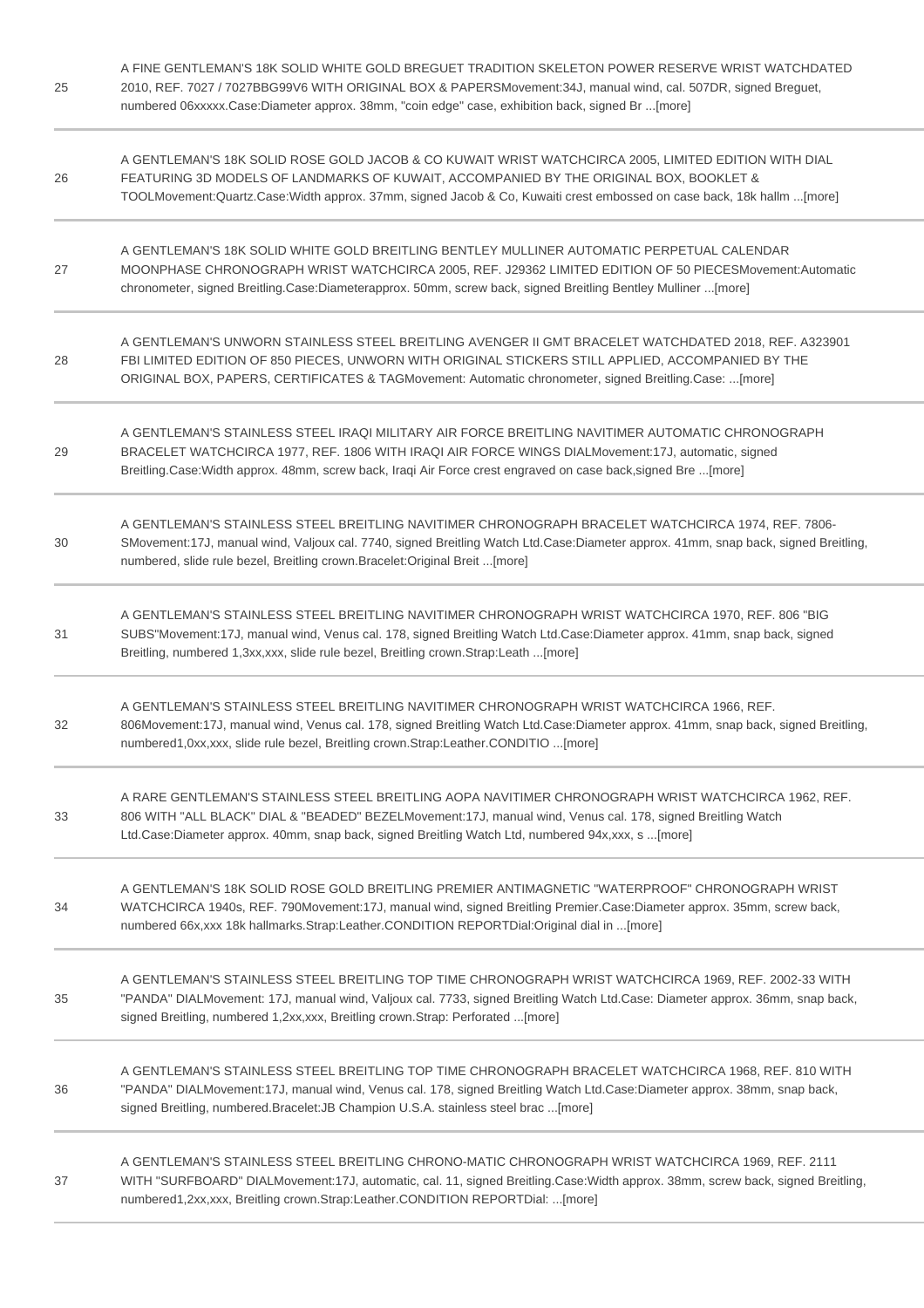| 38 | A GENTLEMAN'S STAINLESS STEEL BREITLING CHRONOMATIC CHRONOGRAPH WRIST WATCHCIRCA 1969, REF. 2111 WITH<br>"SURFBOARD" DIALMovement:17J, automatic, cal. 112, signed Breitling.Case:Width approx. 38mm, screw back, signed Breitling,<br>numbered1,2xx,xxx, Breitling crown.Strap:NATO.CONDITION REPORTDial:Ori [more]      |
|----|---------------------------------------------------------------------------------------------------------------------------------------------------------------------------------------------------------------------------------------------------------------------------------------------------------------------------|
| 39 | A GENTLEMAN'S STAINLESS STEEL BREITLING CHRONOMATIC CHRONOGRAPH WRIST WATCHCIRCA 1969. REF. 2110 WITH<br>"REVERSE PANDA" DIALMovement:17J, automatic, signed Breitling.Case:Diameter approx. 40mm, screw back, signed Breitling,<br>numbered 1,2xx,xxx, MH rotating bezel, Breitling crown.Strap:Leather.CONDI [more]     |
| 40 | A GENTLEMAN'S STAINLESS STEEL BREITLING GENEVE "LONG PLAYING" CHRONOGRAPH WRIST WATCHCIRCA 1973, REF.<br>7103 / 41 WITH BREITLING BOXMovement:17J, manual wind, Valjoux cal. 7740, signed Breitling Watch Ltd.Case: Width approx.<br>40mm, snap back, signed Breitling, numbered 1,4xx,xxx, patent numbers, Breit  [more] |
| 41 | A GENTLEMAN'S STAINLESS STEEL NIVADA GRENCHEN GMT CHRONOGRAPH WRIST WATCHDATED 1971, REF. 85009 WITH<br>ORIGINAL PAPERSMovement:17J, manual wind, Valjoux cal. 724, signed Nivada.Case:Width approx. 42mm, screw back, signed<br>Nivada Grenchen, numbered 4,3xx, 24 hour rotating "Pepsi" bezel, Nivada crown.S [more]   |
| 42 | A GENTLEMAN'S STAINLESS STEEL NIVADA GRENCHEN DEPTHOMATIC DEPTH GAUGE AUTOMATIC DIVERS WRIST<br>WATCHCIRCA 1960s, REF. 57023Movement:Automatic, signed Nivada.Case:Diameter approx. 43mm, super compressor, signed<br>Nivada Grenchen, numbered, inner tube allowing indication of depth rating corresponding to [more]   |
| 43 | A GENTLEMAN'S STAINLESS STEEL DOXA "ORANGE" SUB 300T PROFESSIONAL DIVERS WRIST WATCHCIRCA<br>1970sMovement:25J, automatic, ETA cal. 2783.Case:Width approx. 43mm, screw back, Synchron emblem embossed on case back,<br>numbered 1,3xx,xxx,signed Synchron S.A., 60 minute & no-decompression limit bezel, scre [more]    |
| 44 | A GENTLEMAN'S STAINLESS STEEL FORTIS MARINEMASTER DIVERS CHRONOGRAPH BRACELET WATCHCIRCA 1970, REF.<br>8001Movement:17J, manual wind, Valjoux cal. 72, signed Fortis.Case:Diameter approx. 39mm, screw back, Fortis<br>Marinemasterembossedon case back, signed Fortis Watch Ltd, numbered 1,7xx, 60 minute ro [more]     |
| 45 | A GENTLEMAN'S STAINLESS STEEL YEMA YACHTINGRAF CROISIERE CHRONOGRAPH WRIST WATCHCIRCA<br>1969Movement:17J, manual wind, Valjoux cal. 7736.Case:Diameter approx. 39mm, screw back, ref. 566737, 60 minute rotating acrylic<br>bezel.Strap:Leather.CONDITION REPORTDial:Original dial in excellent condition, sh [more]     |
| 46 | A RARE GENTLEMAN'S STAINLESS STEEL YEMA RALLYE "BROWN SUGAR" CHRONOGRAPH WRIST WATCHCIRCA<br>1970Movement:17J, manual wind, Valjoux cal. 7734.Case:Diameter approx. 41mm, screw back, crown guards, ref.850737,signed<br>Yema with crest, numbered, 60 minute rotating acrylic bezel.Strap:Leather.CONDITION [more]       |
| 47 | A GENTLEMAN'S STAINLESS STEEL REGINES "SHERPA GRAPH" CHRONOGRAPH WRIST WATCHCIRCA 1970, WITH BROWN<br>"FUME" DIALMovement:17J, manual wind, Valjoux cal. 726.Case:Diameter approx. 40mm, screw back, numbered.Strap:Perforated<br>leather.CONDITION REPORTDial:Original dial in excellent condition, showing [more]       |
| 48 | A GENTLEMAN'S STAINLESS STEEL ENICAR SHERPA SUPER JET GMT WRIST WATCHCIRCA 1960s, REF. 146/003 WITH<br>BLACK DIALMovement: Automatic, signed Enicar.Case: Diameter approx. 40mm, super compressor, Seapearl emblem embossed on<br>case back, signed Enicar Watch Co, numbered 72x,xxx, 24 hour inner rotating bez  [more] |
| 49 | A GENTLEMAN'S STAINLESS STEEL GLYCINE AIRMAN SST "PUMPKIN" 24 HOUR AUTOMATIC BRACELET WATCHCIRCA<br>1970s, MADE TO MARK BOEING'S EARLY ATTEMPTS AT SUPER SONIC TRANSPORTATION (SST) WITH PRODUCTION OF THE<br>BOEING 2707 PROTOTYPEMovement:Automatic.Case:Width approx. 42mm, compressor snap back, signed Glyc [more]   |
| 50 | A RARE GENTLEMAN'S STAINLESS STEEL EBERHARD & CO SCAFOGRAF 300 AUTOMATIC DIVERS WRIST WATCHCIRCA<br>1960s, REF.26013-933 WITH BLACK DIAL & "ROULETTE" DATEMovement:25J, automatic, cal. 250-123, signed Eberhard & Co,<br>numbered 320A.Case:Diameter approx. 43mm, "lyre" lugs, screw back, seahorse emblem e [more]     |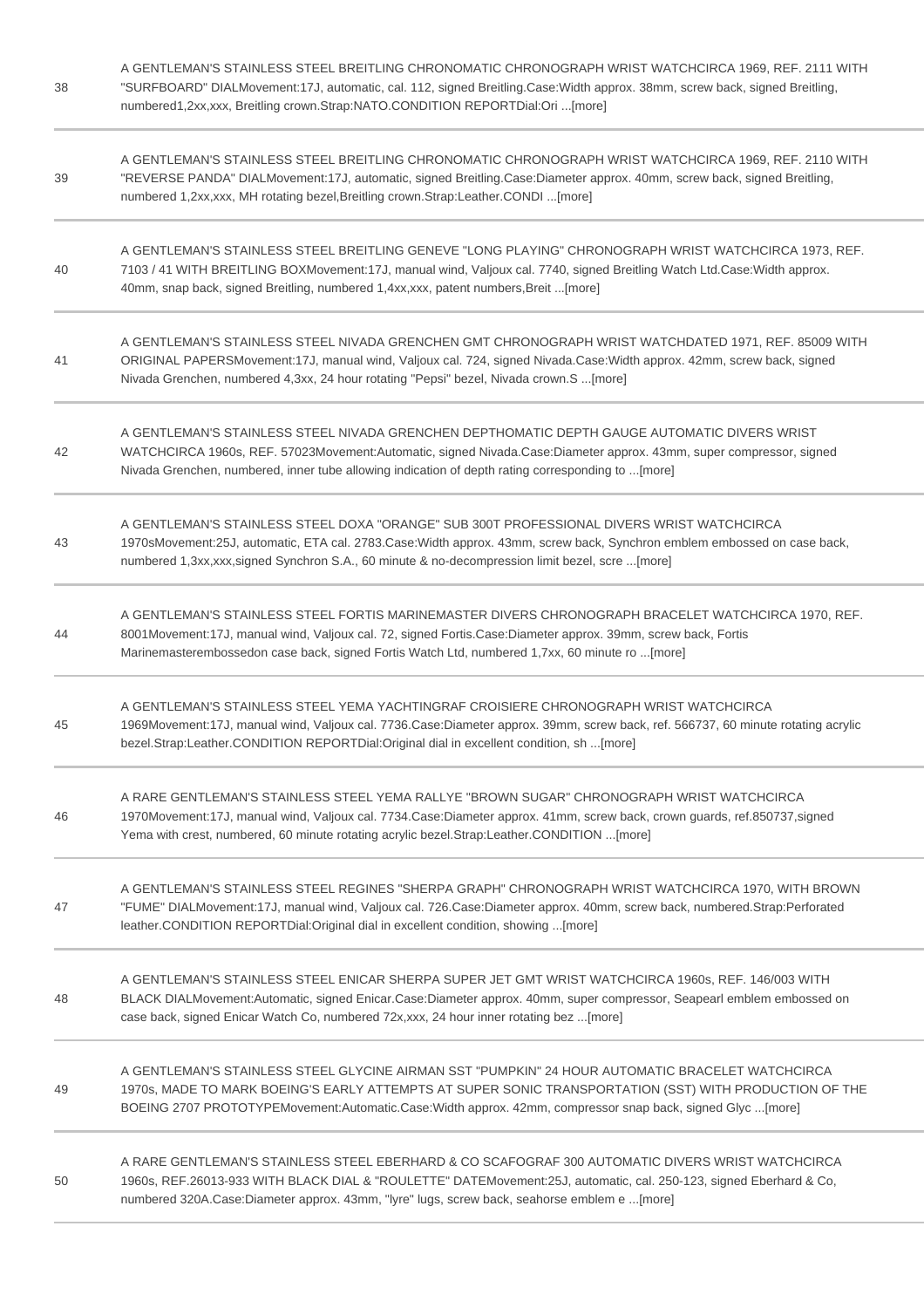| 51 | A GENTLEMAN'S LARGE SIZE 18K SOLID ROSE GOLD EBERHARD & CO EXTRA FORT CHRONOGRAPH WRIST WATCHCIRCA<br>1940sMovement: Manual wind, Valjoux cal. 65, signed Eberhard & Co.Case: Diameter approx. 39mm, snap back, signed Eberhard & Co.<br>numbered 1,0xx,xxx, 18k hallmarks, Eberhard crown, sliding bottom pusher [more]   |
|----|----------------------------------------------------------------------------------------------------------------------------------------------------------------------------------------------------------------------------------------------------------------------------------------------------------------------------|
| 52 | A GENTLEMAN'S STAINLESS STEEL HEUER AUTAVIA CHRONOGRAPH WRIST WATCHCIRCA 1970s, REF. 1163 "RIDGED"<br>MARKER DIAL WITH "3-6-9-12" MINUTES REGISTERMovement:17J, automatic, cal. 11, signed Heuer.Case: Width approx. 42mm,<br>screw back, signed Heuer-Leonidas SA, numbered 14x,xxx, MH rotating bezel, Heuer cr  [more]  |
| 53 | A GENTLEMAN'S STAINLESS STEELHEUER AUTAVIA "JO SIFFERT"AUTOMATIC CHRONOGRAPHWRIST WATCHCIRCA 1970s.<br>REF. 1163T "FLAT V" DIAL WITH "RIDGED" MARKERS, THE MODEL WORN BY THE FORMULA ONE RACING DRIVER JO<br>SIFFERTMovement:17J, automatic, cal. 11, signed Heuer.Case: Width approx. 42mm, screw back, signe [more]      |
| 54 | A GENTLEMAN'S STAINLESS STEELHEUER AUTAVIA "JO SIFFERT"AUTOMATIC CHRONOGRAPHBRACELET WATCHCIRCA<br>1972, REF. 1163TTHE MODEL WORN BY THE FORMULA ONE RACING DRIVER JO SIFFERTMovement:17J, automatic, cal. 11,<br>signed Heuer.Case: Width approx. 42mm, screw back, signed Heuer-Leonidas SA, numbered 20x,x  [more]      |
| 55 | A RARE GENTLEMAN'S STAINLESS STEELHEUER AUTAVIA "WHITE ORANGE BOY"AUTOMATIC CHRONOGRAPHBRACELET<br>WATCHCIRCA 1972, REF. 1163Movement:17J, automatic, cal. 12, signed Heuer.Case:Width approx. 42mm, screw back, signed<br>Heuer-Leonidas SA, numbered 24x,xxx, tachymetre rotating bezel, Heuer crown & push [more]       |
| 56 | A GENTLEMAN'S STAINLESS STEEL HEUER AUTAVIA CHRONOGRAPH WRIST WATCHCIRCA 1970s, REF. 73463 "ORANGE<br>BOY"WITH BRUSHED SILVER DIALMovement:17J, manual wind, Valjoux cal. 7734, signed Heuer Leonidas SA.Case: Width approx.<br>42mm, screw back, signed Heuer-Leonidas SA, numbered 26x,xxx, rotating tachymete [more]    |
| 57 | A GENTLEMAN'S STAINLESS STEEL HEUER REGATTA AUTOMATICYACHTING BRACELET WATCHCIRCA 1983, REF. 134.500<br>WITH SILVER DIALMovement:17J, automatic, cal. 1345, signed Lemania, numbered 4,2xx,xxx.Case:Diameter approx. 40mm, screw<br>back, signed Heuer with emblem to case back, signed M.R.P. S.A., fixed beze [more]     |
| 58 | A GENTLEMAN'S STAINLESS STEEL HEUER "VICEROY" AUTAVIA CHRONOGRAPH WRIST WATCHCIRCA 1970s, REF.<br>1163VMovement:17J, automatic, cal. 12, signed Heuer.Case:Width approx. 42mm, screw back, signed Heuer-Leonidas SA, numbered<br>27x, xxx, rotating tachymetre bezel, Heuer crown & pushers. Strap: Leather. CONDI  [more] |
| 59 | A GENTLEMAN'S STAINLESS STEEL HEUER AUTAVIA GMT AUTOMATIC CHRONOGRAPH WRIST WATCHCIRCA 1970s, REF.<br>1163 GMT "RED NEEDLES"Movement:17J, automatic, cal. 14, signed Heuer.Case: Width approx. 42mm, screw back, signed Heuer-<br>Leonidas SA, numbered 24x,xxx, faded 24 hour rotating "Pepsi" bezel, Heuer crown [more]  |
| 60 | A GENTLEMAN'S STAINLESS STEEL HEUER AUTAVIA AUTOMATIC CHRONOGRAPH WRIST WATCHCIRCA 1970s, REF. 15630<br>"ORANGE BOY" WITH BLACK DIALMovement:17J, automatic, cal. 15, signed Heuer.Case:Width approx. 42mm, screw back, signed<br>Heuer-Leonidas SA, numbered 29x, xxx, MH rotating bezel, mineral glass, Heuer c  [more]  |
| 61 | A GENTLEMAN'S STAINLESS STEEL HEUER AUTAVIA AUTOMATIC CHRONOGRAPH BRACELET WATCHCIRCA 1980s, REF.<br>11063V WITH GLOSS BLACK DIAL & GREY REGISTERSMovement:17J, automatic, cal. 12, signed Heuer.Case:Width approx. 42mm,<br>screw back, signed Heuer-Leonidas SA, patent numbers, signedM.R.P. S.A with case r [more]     |
| 62 | A GENTLEMAN'S STAINLESS STEEL HEUER CARRERA AUTOMATIC CHRONOGRAPH WRIST WATCHCIRCA 1970s, REF.1553N<br>WITH BRUSHED BLUE DIALMovement:17J, automatic, cal. 15, signed Heuer.Case: Width approx. 38mm, screw back, signed Heuer-<br>Leonidas SA, numbered C 31xx-x to case back, Heuer crown & pushers. Strap: Leat  [more] |
| 63 | A GENTLEMAN'S STAINLESS STEEL HEUER CARRERA AUTOMATIC CHRONOGRAPH BRACELET WATCHCIRCA 1972, REF.<br>1553S WITH BRUSHED SILVER DIALMovement:17J, automatic, cal. 15, signed Heuer.Case:Width approx. 38mm, screw back, signed<br>Heuer-Leonidas SA, numbered 30x, xxx, Heuer crown & pushers. Bracelet: Heuer brace  [more] |

 $\sim$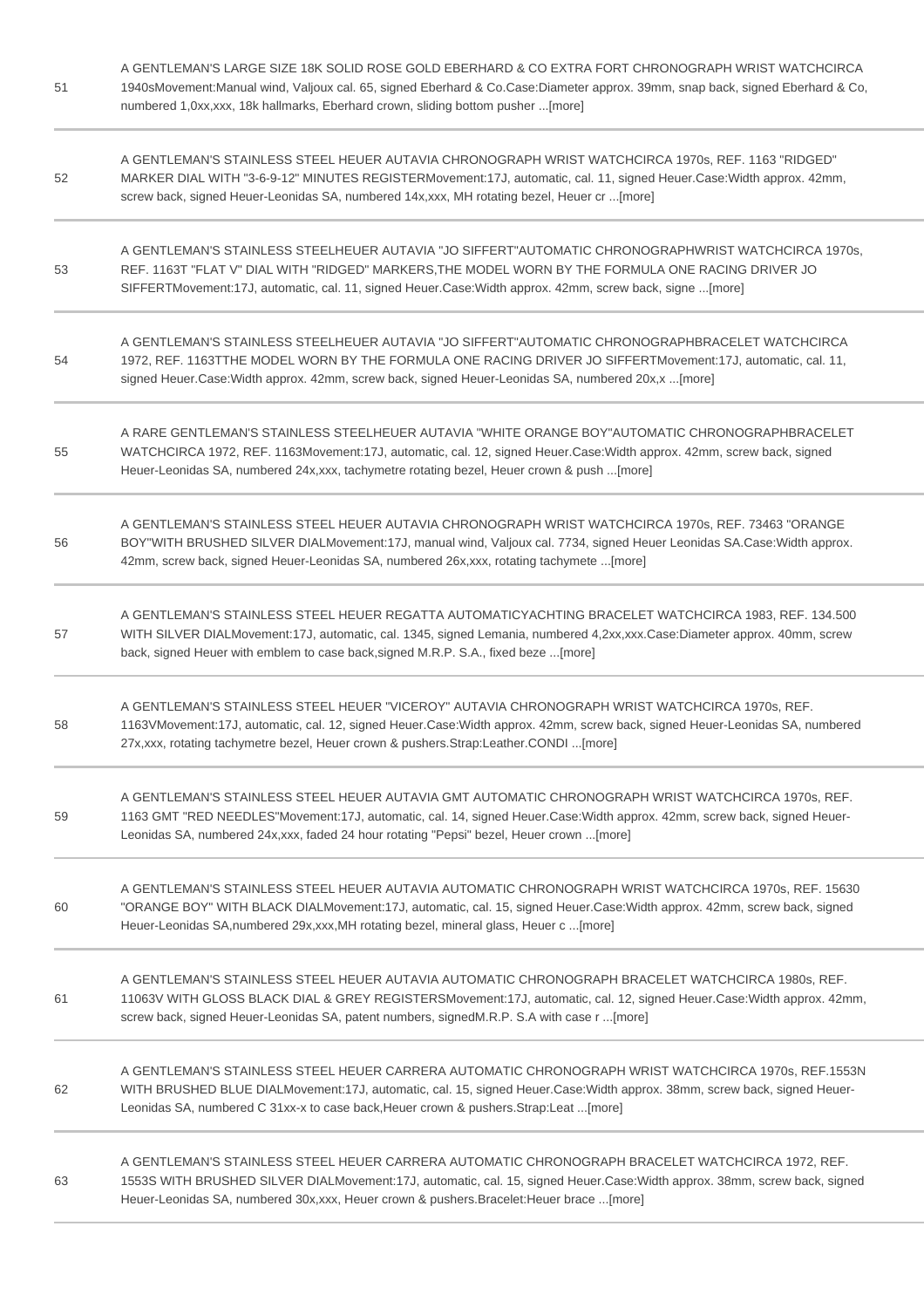| 64 | A GENTLEMAN'S PVD COATED HEUER MONZA AUTOMATIC CHRONOGRAPH WRIST WATCHCIRCA 1978, REF.<br>150.501Movement:17J, automatic, cal. 15, signed Heuer.Case:Width approx. 39mm, steel screw back, signed Heuer-Leonidas SA,<br>signed Heuer Monza on case back, numbered 34x, xxx, Heuer crown & pushers. Strap: Perforat  [more]  |
|----|-----------------------------------------------------------------------------------------------------------------------------------------------------------------------------------------------------------------------------------------------------------------------------------------------------------------------------|
| 65 | A GENTLEMAN'S STAINLESS STEEL HEUER MONACO AUTOMATIC CHRONOGRAPH BRACELET WATCHCIRCA 1970, REF.<br>1133G BRUSHED GREY DIAL WITH BLACK REGISTERSMovement:17J, automatic, signed Heuer.Case:Width approx. 40mm, Heuer<br>emblem & tool no. 033 to outer case back, signed Heuer-Leonidas S.A. on inside, numbered  [more]     |
| 66 | A GENTLEMAN'S STAINLESS STEEL HEUER MONACO AUTOMATIC CHRONOGRAPH WRIST WATCHCIRCA 1970, REF. 1133G<br>WITH BRUSHED GREY DIALMovement:17J, automatic, signed Heuer.Case: Width approx. 40mm, Heuer emblem & tool no. 033 to<br>outer case back, signed Heuer-Leonidas S.A. on inside, numbered 15x, xxx, Heuer crow  [more]  |
| 67 | A GENTLEMAN'S STAINLESS STEEL HEUER MONACO "STEVE MCQUEEN" AUTOMATIC CHRONOGRAPH BRACELET<br>WATCHCIRCA 1970s, REF. 1133B THE SAME MODEL WORN BY THE ACTOR STEVE MCQUEEN IN THE 1971 FILM 'LE<br>MANS'Movement:17J, automatic, signed Heuer.Case:Width approx. 40mm, Heuer emblem & tool no. 033 to outer case b [more]     |
| 68 | A GENTLEMAN'S STAINLESS STEEL HEUER MONACO CHRONOGRAPH WRIST WATCHCIRCA 1972, REF. 73633B "STEVE<br>MCQUEEN" COLOURS, ACCOMPANIED BY HEUER BOXMovement:17J, manual wind, cal. 7736, signed Heuer-Leonidas<br>SA.Case:Width approx. 40mm,signed Heuer-Leonidas S.A., signed Heuer tool no. 033 on outer case bac [more]      |
| 69 | A RARE GENTLEMAN'S STAINLESS STEEL HEUER CARRERA 45 CHRONOGRAPH WRIST WATCHCIRCA 1965, REF. 3647S<br>WITH "SWISS ONLY" "EGGSHELL" DIALMovement:17J, manual wind, Valjoux cal. 92, signed Ed. Heuer & Co SA.Case:Diameter<br>approx. 36mm, screw back, signed Ed. Heuer & Co, numbered 57, xxx. Strap: Leather. COND  [more] |
| 70 | A RARE GENTLEMAN'S STAINLESS STEEL HEUER CARRERA CHRONOGRAPH WRIST WATCHCIRCA 1969, REF.7753NST<br>WITH "REVERSE PANDA" DIALMovement:17J, manual wind, Valjoux cal. 7730, signed Heuer-Leonidas SA.Case:Diameter approx.<br>36mm, screw back, signed Heuer-Leonidas SA, numbered 10x,xxx, Heuer crown.Strap:Le [more]       |
| 71 | A GENTLEMAN'S STAINLESS STEEL HEUER CARRERA "DATO 45" CHRONOGRAPH BRACELET WATCHCIRCA 1968,<br>REF.3147SMovement:17J, manual wind, Landeron cal. 189, signed Heuer-Leonidas SA.Case:Diameter approx. 35mm, screw back,<br>signed Heuer-Leonidas SA, numbered 12x, xxx, Heuer crown. Bracelet: Unsigned mesh. CONDI  [more]  |
| 72 | A GENTLEMAN'S STAINLESS STEEL HEUER CLASSIC CARRERA CHRONOGRAPH WRIST WATCHCIRCA 2000, REF. CS3111<br>TAG HEUER RE-EDITION, ONE OF FEW EXAMPLES WITH CASE BACK ENGRAVING '1964 HEUER CARRERA RE-<br>EDITION'Movement:18J, manual wind, Lemania cal. 1873, signed with Heuer emblem, numbered 4,5xx,xxx.Case:Diame [more]    |
| 73 | A HEUER MONTE CARLO DASHBOARD TIMERCIRCA 1960s, RETAILED BY TÜRLER WITH CO-SIGNED DIALMovement: Manual<br>wind, signed Heuer.Case:Diameter approx. 55mm, plate width measures approx. 58mm,signed Heuer-Leonidas SA, numbered 17,xxx,<br>rotating bezel with pointer, original crown & pushers.CONDITION REPORTD  [more]    |
| 74 | A HEUER MASTER TIME 8 DAYS DASHBOARD CLOCKCIRCA 1960s, RETAILED BY TÜRLER WITH CO-SIGNED<br>DIALMovement:Manual wind, signed Heuer.Case:Diameter approx. 55mm,plate width measures approx. 58mm,numbered 24,xxx,<br>rotating bezel with pointer, original crown.CONDITION REPORTDial: Original dial in very go  [more]      |
| 75 | A HEUER AUTAVIA DASHBOARD TIMERCIRCA 1950s, WITH GLOSS BLACK DIALMovement:Manual wind, Valjoux cal. 340, signed<br>Heuer.Case:Diameter approx. 54mm,plate width measures approx. 58mm,signed Ed. Heuer & Co.,numbered 7,1xx.CONDITION<br>REPORTDial:Original dial in good condition, showing signs of age & [more]          |
| 76 | A GERMAN MILITARY SINN "BUND"AIRCRAFTDASHBOARDCOCKPITCHRONOGRAPH CLOCKCIRCA 1980 1982, REF. NA BO 17<br>ZM WITH "3 H" DIALMovement:17J, manual wind, cal. Valjoux 558, signed Sinn.Case:Width approx. 61mm, screw back, BUND plaque<br>to reverse "Typ Na Bo 17 ZM BUND Vers. Nr. 6645-12-164-1916 / 1662 02 [more]         |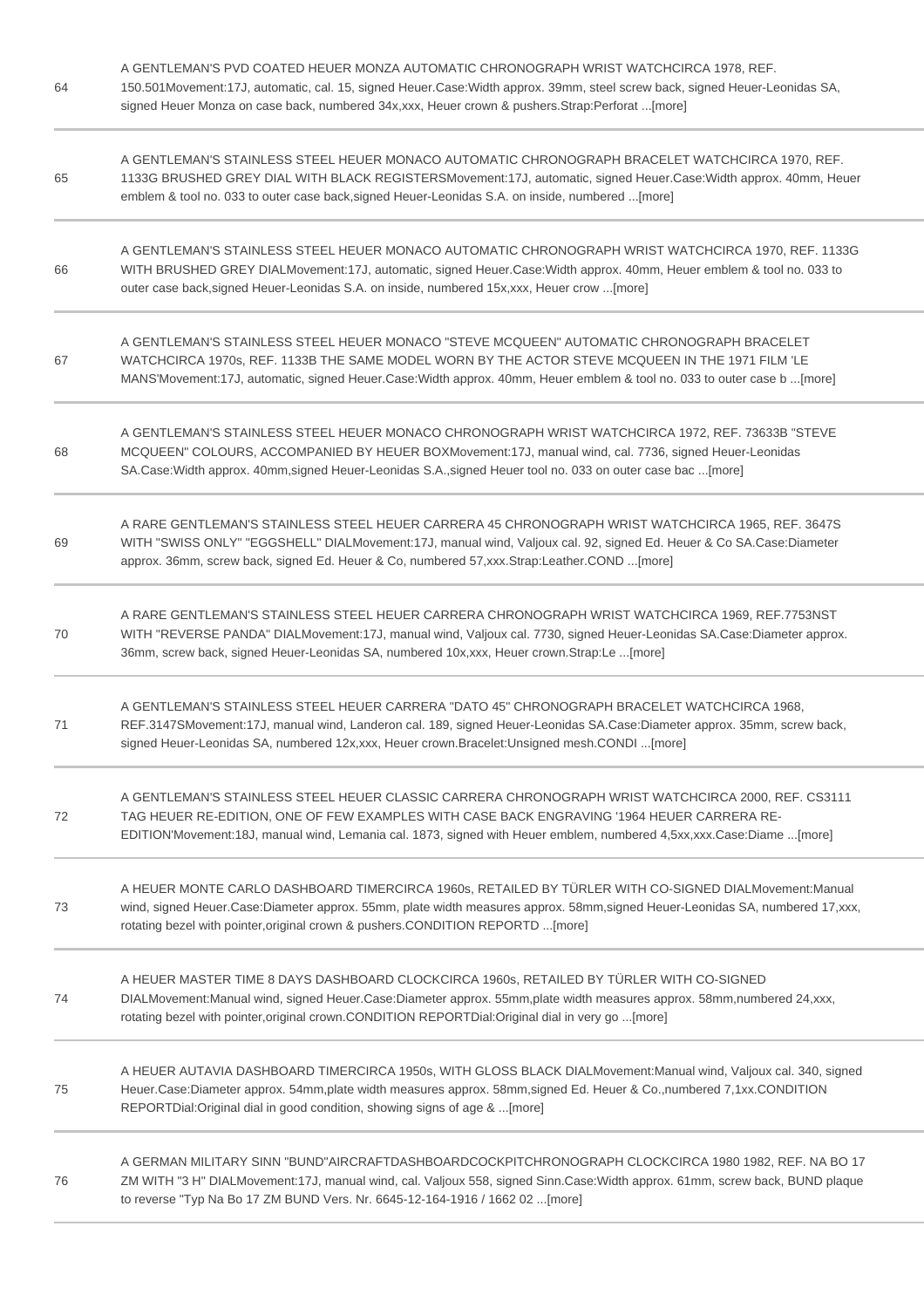| 77 | A RARE GENTLEMAN'S TITANIUM GERMAN MILITARY IWCPORSCHE DESIGN OCEAN 2000 BUNDATTACK DIVERS BRACELET<br>WATCHCIRCA 1980, REF. 3509 ACCOMPANIED BY THE ORIGINAL BOX WITH BUND / BWB 1386 STICKERS STILL APPLIED,<br>ADDITIONAL TEXTILE STRAP, NUMBERED TOOL & TAGMovement:Automatic, signed International Watch [more]       |
|----|----------------------------------------------------------------------------------------------------------------------------------------------------------------------------------------------------------------------------------------------------------------------------------------------------------------------------|
| 78 | A MID SIZE TITANIUM PORSCHE DESIGN BY IWC OCEAN 500 BRACELET WATCHDATED 1997, REF. 3523WITH ORIGINAL BOX,<br>BOOKLETS & BRACELET TOOLMovement:Automatic, signed International Watch Co, numbered.Case:Diameter approx. 34mm,<br>signed,numbered 2,6xx,xxx,rotating bezel,screw-down crown.Bracelet:Original [more]         |
| 79 | A RARE GENTLEMAN'S STAINLESS STEEL ITALIANMILITARY AIR FORCE "AERONAUTICA MILITARE ITALIANA" (AMI)HEUER<br>AUTOMATIC CHRONOGRAPH BRACELET WATCHCIRCA 1985, REF.510.543 ITMovement:17J, automatic, cal. 5100, signed<br>Lemania Watch Ltd, numbered04,xxx,xxxCase: Width approx. 40mm, matt finish case top, s  [more]      |
| 80 | A GENTLEMAN'S STAINLESS STEEL GERMAN MILITARY HEUER "BUND" FLYBACK CHRONOGRAPH WRIST WATCHCIRCA<br>1970, REF. 1550 SG WITH(3 H)DIALMovement:17J, manual wind, Valjoux cal. 230.Case:Diameter approx. 43mm, "clamshell" type<br>case with four screws, numbered 93, xxx, issue markings BUND 6645-12-146-3774,  [more]      |
| 81 | A GENTLEMAN'S STAINLESS STEEL ITALIAN MILITARY "ESERCITO ITALIANO" LEONIDAS CP-2 FLYBACK PILOTS<br>CHRONOGRAPH WRIST WATCHCIRCA 1965Movement:17J, manual wind, Valjoux cal. 222.Case:Diameter approx. 43mm,<br>"clamshell" type case, issue markings E.I. No 583,60 minute rotating bezel.Strap:Leather NATO.C [more]      |
| 82 | A RARE GENTLEMAN'S STAINLESS STEEL BLANCPAIN FIFTY FATHOMS TECHNISUB"NO RADS"DIVERS WRIST WATCHCIRCA<br>1960s, GLOSS BLACK DIAL WITH "NO RADIATIONS" SYMBOLMovement:53J, automatic, cal. R.310, signed Blancpain Fifty Fathoms,<br>numbered 60x, xxx. Case: Diameter approx. 41mm, two part case back, signed Bla  [more]  |
| 83 | A RARE GENTLEMAN'S STAINLESS STEEL BLANCPAIN FIFTY FATHOMS AQUALUNG DIVERS WRIST WATCHCIRCA 1950s,<br>WITH "TROPICAL" BROWN DIALMovement:17J, automatic, AS cal. 1361, signed Blancpain Fifty Fathoms / Rayville<br>S.A.Case:Diameter approx. 41mm, two part case back, signed Blancpain Aqualung to outside, nu [more]    |
| 84 | A RARE GERMAN MILITARY LUFTWAFFE B.UHR A. LANGE & SOHNE NAVIGATORS OBSERVATION WATCHDATED 1942, REF.<br>FL23883 WITH "TYPE A" DIAL, ACCOMPANIED BY GLASHÜTTE MUSEUM EXTRACT CERTIFICATE, A PHOTOCOPY OF THE<br>ORIGINAL ORDER FORM & ARCHIVE REGISTER, AND A COPY OF SHWR SERVICE PAPERWORK DATED 2013Movement:M<br>[more] |
| 85 | A RARE GENTLEMAN'S STAINLESS STEEL GERMAN MILITARY HANHARTFLIEGERFLYBACK CHRONOGRAPH WRIST<br>WATCHCIRCA 1950s, REF. 417ES THE SAME MODEL WORN BY STEVE MCQUEEN AS HIS PERSONAL WATCH AND DURING<br>THE FILM 'THE WAR LOVER'Movement:17J, manual wind, cal. 15, signed Germany, numbered 10,xxx.Case:Diameter [more]       |
| 86 | A GENTLEMAN'S GERMAN MILITARYHANHARTLUFTWAFFE PILOTSFLYBACK CHRONOGRAPH WRIST WATCHCIRCA<br>1940sMovement:Manual wind, numbered 11x,xxxmatching case back.Case:Diameter approx. 41mm, fixed bars, nickel plated case with<br>steel screw back, marked Boden Edelstahl Wassergeschutzt Stossfest, numbered 11  [more]       |
| 87 | A GENTLEMAN'S FRENCH MILITARY AIR FORCE J. AURICOSTE TYPE 20 FLYBACK CHRONOGRAPH WRIST WATCHCIRCA<br>1950s, REF.5.099-54Movement:17J, manual wind, signed J. Auricoste Type 20, Lemania cal. 2040, numbered 80x,xxx.Case:Diameter<br>approx. 38mm, plated base metal case, steel snap back with French military  [more]    |
| 88 | A RARE GENTLEMAN'S STAINLESS STEEL ROYAL CANADIAN AIR FORCE (RCAF) RODANIA SINGLE BUTTON MILITARY<br>CHRONOGRAPH WRIST WATCHCIRCA 1950s, WITH MATT WHITE "STERILE" DIALMovement:17J, manual wind, "hacking"<br>seconds, Venus cal. 175, numbered 1065.Case: Diameterapprox. 36mm, screw back, military markings [more]     |
| 89 | "A RARE GENTLEMAN'S STAINLESS STEEL ROYALNORWEGIANAIR FORCE MILITARY MOVADO SUB SEAM95"WATERPROOF<br>CHRONOGRAPHWRIST WATCHCIRCA 1950s, REF. 19038 WITH STEPPED BEZELMovement:17J, manual wind, cal. 95 M, signed<br>Movado Factories.Case:Diameter approx. 35mm, "vacuum" screw back, maker's mark FB(Fra [more]          |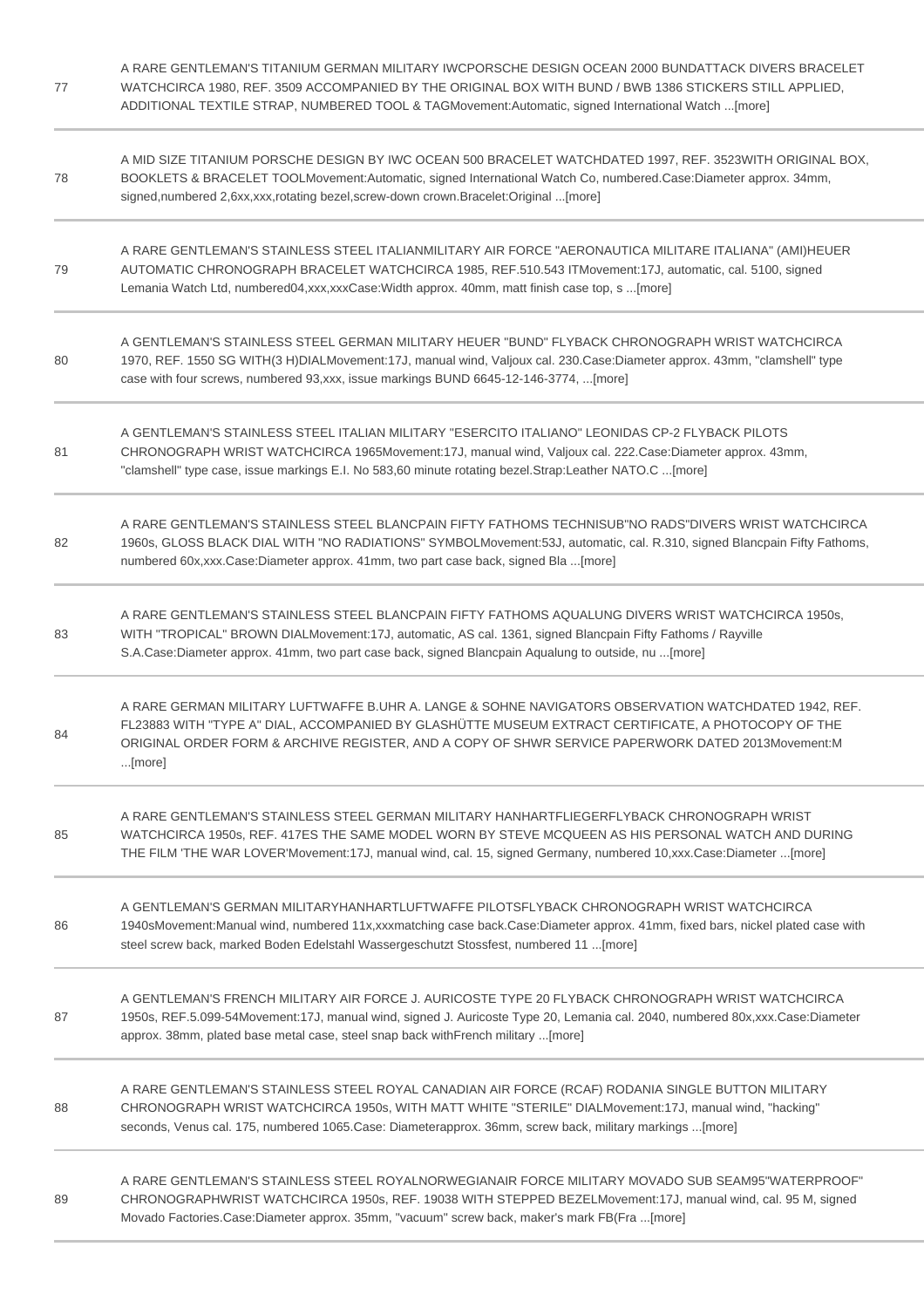| 90  | A GENTLEMAN'S STAINLESS STEEL HAMILTON GENERAL SERVICE TROPICALIZED MILITARY WRIST WATCHCIRCA 1960s,<br>REF. 75003-3Movement:17J, manual wind, hacking seconds, cal. 684, signed Hamilton Watch Co.Case:Diameter approx. 36mm, screw<br>back, fixed bars, signed Hamilton Watch Co, numbered 1,6xx,xxx, numbered  [more]   |
|-----|----------------------------------------------------------------------------------------------------------------------------------------------------------------------------------------------------------------------------------------------------------------------------------------------------------------------------|
| 91  | A GENTLEMAN'S STAINLESS STEEL BRITISH MILITARY OMEGA W.W.W. WRIST WATCHCIRCA 1945, PART OF THE "DIRTY<br>DOZEN", WITH MOD REPLACEMENT HANDSMovement:15J, manual wind, cal. 30T2, signed Omega, numbered<br>10, xxx, xxx. Case: Diameter approx. 35mm, fixed bars, screw back, signed Omega Watch Co, issue markings [more] |
| 92  | A GENTLEMAN'S BRITISH MILITARY LEMANIA W.W.W. WRIST WATCHCIRCA 1945, PART OF THE "DIRTY<br>DOZEN"Movement:Manual wind, cal. 27A.Case:Diameter approx. 36mm, fixed bars,nickel plated case withsteel screw back, issue<br>markings Q8987 ^ W.W.W. 4897 4797, lug numbered 170.Strap:NATO.CONDITION REPORTDial: [more]       |
| 93  | A RARE GENTLEMAN'S STAINLESS STEEL BRITISH MILITARY GRANA W.W.W. WRIST WATCHCIRCA 1945, WITH "MOD" DIAL &<br>HANDS, THE RAREST OF THE "DIRTY DOZEN", HAVING BEEN ORDERED BY THE MOD IN THE FEWEST NUMBERS (APPROX.<br>1000-1500) OUT OF THE TWELVE BRANDS CONTRACTEDMovement:15J, manual wind, cal. K.F.320.Case: [more]   |
| 94  | A COMPLETE SET OF GENTLEMAN'S BRITISH MILITARY"DIRTY DOZEN"W.W.W. WRIST WATCHESCIRCA 1945, TO<br>INCLUDE:Buren Grand Prix, issue markings ^ W.W.W. H 5324 335487Eterna, issue markings ^ W.W.W. P 1930 3110258Grana, issue<br>markings ^ W.W.W. M 18264Longines, issue markings 23088 3473 ^ WWW F7197, lug nu [more]      |
| 95  | A GENTLEMAN'S STAINLESS STEEL BRITISH MILITARY LECOULTRE RAF PILOTS WRIST WATCHCIRCA 1942Movement: Manual<br>wind, cal. 450, signed Jaeger-LeCoultre, numbered 14x,xxx.Case:Diameter approx. 32mm, fixed bars, snap back, numbered 93,xxx,<br>issue markings A.M 6B/159 7003/42, name inscribed on case back.Str [more]    |
| 96  | A GENTLEMAN'S STAINLESS STEEL BRITISH MILITARY OMEGA RAF PILOTS WRIST WATCHDATED 1953, REF. 2777-1 SC<br>WITH "FAT ARROW" DIALMovement:17J, manual wind, cal. 283, signed Omega, numbered13,xxx,xxx.Case:Diameter approx. 37mm,<br>fixed bars, screw back, signed Omega Watch Co, issue markings ^ 6645 101000 [more]      |
| 97  | A GENTLEMAN'S STAINLESS STEEL BRITISH MILITARY LEMANIA SINGLE BUTTON ROYAL NAVY CHRONOGRAPH WRIST<br>WATCHCIRCA 1960sMovement:Manual wind.Case:Diameter approx. 40mm, asymmetric, screw back, numbered, issue markings ^<br>0552/924-3306 925.Strap:NATO.CONDITION REPORTDial:Original dial in excellent condi [more]      |
| 98  | A RARE GENTLEMAN'S STAINLESS STEEL BRITISH MILITARY ROYAL NAVY LEMANIA "DOUBLE BUTTON" CHRONOGRAPH<br>WRIST WATCHDATED 1975, REF. 818Movement:17J, manual wind, cal. 1872, signed Lemania, numbered 2,6xx,xxx.Case:Diameter<br>approx. 40mm, fixed bars, asymmetric, screw back, issue markings ^ 0552/924-3306 [more]     |
| 99  | A RARE GENTLEMAN'S STAINLESS STEEL BRITISH MILITARY PRECISTA RAF PILOTS CHRONOGRAPH WRIST WATCHDATED<br>1981, PART OF THE "FAB FOUR"Movement:17J, manual wind, Valjoux cal. 7733, signed Gallet & Co.Case:Diameter approx. 39mm,<br>fixed bars, screw back, issue markings 6BB/924-3306 ^ 1049/81.Strap:NATO.C [more]      |
| 100 | A GENTLEMAN'S STAINLESS STEEL BRITISH MILITARY IWC MARK 11 RAF PILOTSWRIST WATCHDATED<br>1950Movement: Manual wind, hacking seconds, cal. 89, signed International Watch Co with military arrow,<br>numbered1,2xx,xxx.Case:Diameter approx. 36mm, fixed bars, screw back, signed International Watch Co, issue [more]      |
| 101 | A VERY RARE GENTLEMAN'S STAINLESS STEEL BRITISH MILITARY IWC MARK 11 RAF PILOTS BRACELET WATCHDATED<br>1948, WITH "WHITE 12" DIALMovement:Manual wind, hacking seconds, cal. 89, signed International Watch Co with military arrow,<br>numbered1,1xx,xxx.Case:Diameter approx. 36mm, fixed bars, screw back, si [more]     |
| 102 | A RARE GENTLEMAN'S STAINLESS STEELROYAL RHODESIAN AIR FORCE MILITARYOMEGA PILOTS WRIST WATCHDATED<br>1957, REF. 2777-4 SCWITH ORIGINAL"THIN ARROW" DIALMovement:17J, manual wind, cal. 283, signed Omega,<br>numbered14,xxx,xxx.Case:Diameter approx. 37mm, fixed bars, screw back, signed Omega Watch Co, [more]          |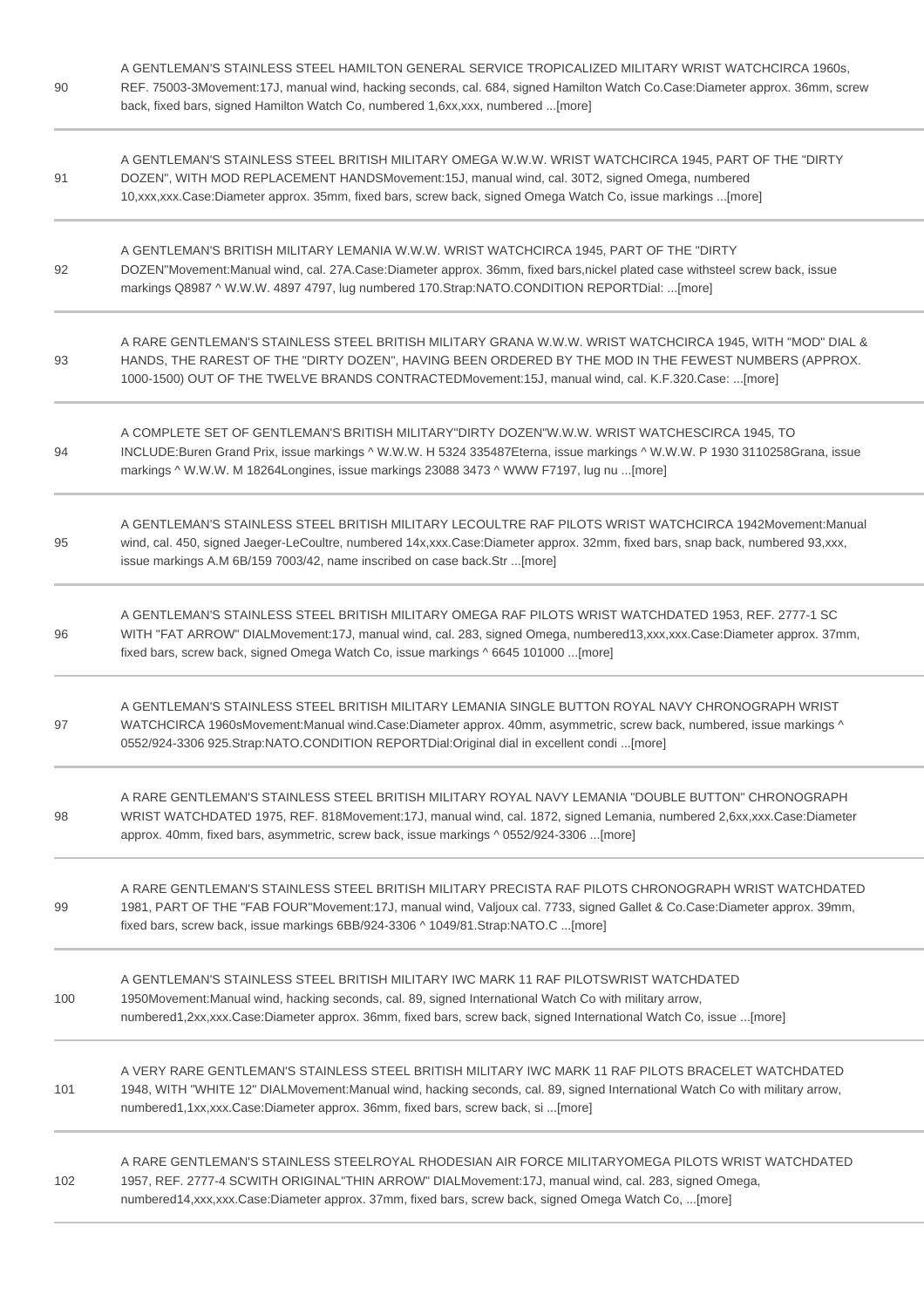| 103 | A GENTLEMAN'S STAINLESS STEEL BRITISH MILITARY OMEGA RAF PILOTS WRIST WATCHDATED 1953, REF. 2777-1 SCWITH<br>MOD "THIN ARROW" DIALMovement:17J, manual wind, cal. 283, signed Omega, numbered13,xxx,xxx.Case:Diameter approx. 37mm,<br>fixed bars, screw back, signed Omega Watch Co, issue markings ^ 6645 10  [more]        |
|-----|-------------------------------------------------------------------------------------------------------------------------------------------------------------------------------------------------------------------------------------------------------------------------------------------------------------------------------|
| 104 | A RARE GENTLEMAN'S STAINLESS STEEL BRITISH MILITARY ROYAL NAVYCWC QUARTZ DIVERS WRIST WATCHDATED<br>1983, REF. 1017.165-83Movement:Quartz.Case:Diameter approx. 42mm, screw back, fixed bars, signed M.R.P. SA, Brevet patent<br>number +503305 to inside case back, issue markings 0552/6645-99-7573314 ^ 040/ [more]        |
| 105 | A RARE GENTLEMAN'S STAINLESS STEEL BRITISHMILITARYPRECISTAROYAL NAVYDIVERSWRIST WATCHDATED 1993,<br>WITH "BIG TRIANGLE" TRITIUM DIALMovement:Quartz.Case:Diameter approx. 39mm, asymmetric, fixed bars, screw back, issue<br>markings 6645-99-757-3314 119/93 ^, 60 minute rotating bezel, screw-down crown [more]            |
| 106 | A GENTLEMAN'S 18K SOLID YELLOW GOLD IWC DER FLIEGER CHRONOGRAPH WRIST WATCHCIRCA 1990s, REF. 3740 WITH<br>ORIGINAL BOX & BOOKLETSMovement:25J, mecha-quartz, signed IWC, numbered 2,5xx,xxx.Case:Diameter approx. 36mm, screw<br>back, signedInternational Watch Co.Der Fliegerchronograph, numbered 2,4xx,xxx  [more]        |
| 107 | A GENTLEMAN'S STAINLESS STEEL IWC FLIEGERUHR MARK XV AUTOMATIC WRIST WATCHCIRCA 2000s, REF.<br>3253Movement:21J, automatic, cal. C.37524, signed International Watch Co., numbered 2,7xx,xxx.Case:Diameter approx. 38mm,<br>screw back, signed IWC Die Fliegeruhr, numbered 2,7xx,xxx, dust cover, IWC screw-dow [more]       |
| 108 | A GENTLEMAN'S STAINLESS STEEL IWC PILOTS WORLDTIMER GMT AUTOMATIC WRIST WATCHCIRCA 2014,<br>REF.IW326201Movement:Automatic, signed International Watch Co., numbered.Case:Diameter approx. 45mm, screw back,signed<br>International Watch Co. Fliegeruhr, numbered 3,8xx,xxx,IWC screw-down crown.Strap:Ori [more]            |
| 109 | A GENTLEMAN'S STAINLESS STEEL IWC AQUATIMER VINTAGE AUTOMATIC WRIST WATCHCIRCA 2008, REF.IW323101 PART<br>OF THE IWC VINTAGE COLLECTION INTRODUCED IN 2008 TO CELEBRATE 140 YEARS OF IWC (1868-2008)Movement:28J,<br>automatic, signed International Watch Co., numbered 3,0xx,xxx.Case:Diameter approx. 44mm, [more]         |
| 110 | A GENTLEMAN'S STAINLESS STEEL LONGINES DIVER CHRONOGRAPH WRIST WATCHCIRCA 1968, REF. 8224-<br>1Movement:17J, manual wind, cal. 330, Valjoux base cal. 72, signed Longines Watch Co, numbered 14, xxx, xxx. Case: Width approx.<br>43mm, screw back, signed Longines, numbered 15 xxx,xxx, dated 8-68, patent marks, u  [more] |
| 111 | A GENTLEMAN'S STAINLESS STEEL IWC AQUATIMER 30ATM AUTOMATIC DIVERS WRIST WATCH CIRCA 1970s, REF. 1816<br>WITH RED VIGNETTE DIAL, ACCOMPANIED BY IWC BOX & SERVICE PAPERWORK DATED 2014 Movement: Automatic, signed<br>International Watch Co, numbered. Case: Width approx. 40mm, screw ba [more]                             |
| 112 | A GENTLEMAN'S STAINLESS STEEL IWC GOLF CLUB AUTOMATIC WRIST WATCHCIRCA 1970, WITH BRUSHED SILVER<br>DIALMovement:25J, automatic, cal. C.8541B, signed International Watch Co, numbered 2,1xx,xxx.Case:Width approx. 34mm, screw<br>back, signed IWC Golf-Club to case back, numbered2,1xx,xxx, signed Internati [more]        |
| 113 | A GENTLEMAN'S 18K SOLID GOLD IWC YACHT CLUB AUTOMATIC WRIST WATCHCIRCA 1970Movement: Automatic, cal. 8541B,<br>signed International Watch Co, numbered 2,0xx,xxx.Case: Width approx. 36mm, screw back, signed International Watch Co, numbered<br>1,9xx,xxx, 18k hallmarks, IWC crown.Strap:Leather.CONDITION RE [more]       |
| 114 | A RARE GENTLEMAN'S PLATINUM IWC SCHAFFHAUSEN WRIST WATCHCIRCA 1960, KNOWN TO HAVE BEEN MADE FOR THE<br>JAPANESE MARKETMovement:17J, manual wind, cal. 89, signed International Watch Co, numbered 1,4xx,xxx.Case:Diameter approx.<br>35mm, snap back, signed International / IWC, numbered 1,4xx,xxx, Platinum [more]         |
| 115 | A GENTLEMAN'S 18K SOLID GOLD JAEGER LECOULTRE WRIST WATCHCIRCA 1950s, WITH "TEARDROP"<br>LUGSMovement: Manual wind, cal. 449/3 Cbr, signed Jaeger-LeCoultre, numbered 49x,xxx.Case: Diameter approx. 35mm, snap back,<br>signed LC, numbered 45x,xxx A, 18k hallmarks, "teardrop" lugs.Strap:Leather.CONDITION R [more]       |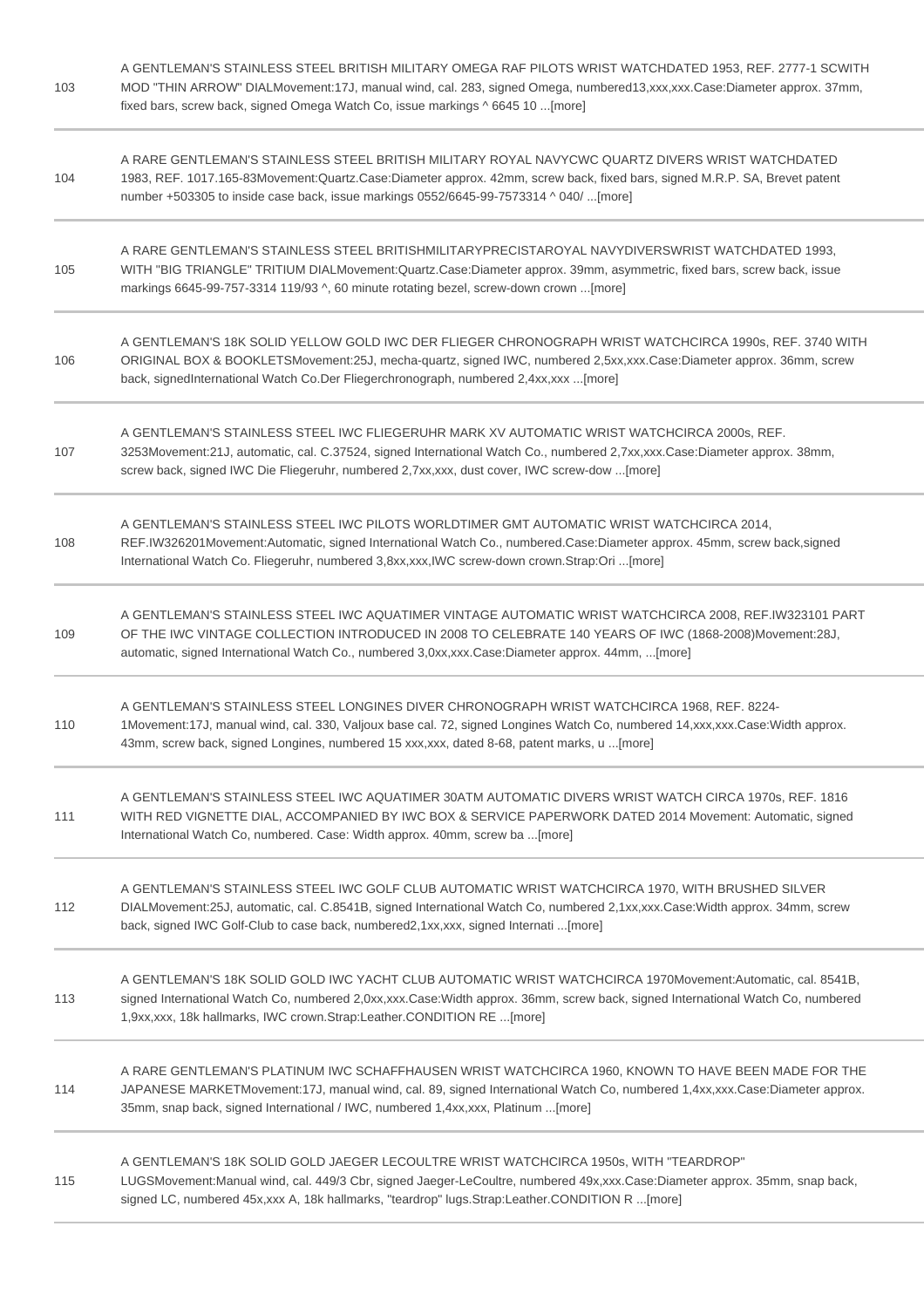| 116 | A GENTLEMAN'S STAINLESS STEEL LECOULTRE MEMOVOX ALARM WRIST WATCHCIRCA 1960sMovement:Manual wind,<br>signed, numbered.Case:Diameter approx. 35.5mm, "monocoque" case, signed, numbered.Strap:Leather.CONDITION<br>REPORTDial:Original dial in excellent condition.Movement:Running at present.Case:In excell [more]         |
|-----|-----------------------------------------------------------------------------------------------------------------------------------------------------------------------------------------------------------------------------------------------------------------------------------------------------------------------------|
| 117 | A GENTLEMAN'S STAINLESS STEEL JAEGER LECOULTRE MEMOVOX SPEED BEAT GT AUTOMATIC ALARM BRACELET<br>WATCHCIRCA 1970s, REF. E861Movement:Automatic, cal. K825, signed Jaeger-LeCoultre, numbered 1,9xx,xxx.Case:Width approx.<br>39mm, two-part case back, signed LeCoultre Co, numbered 1,1xx,xxx.Bracelet: Jaeger- [more]     |
| 118 | A RARE GENTLEMAN'S STAINLESS STEEL GUBELIN IPSOVOX ALARM WRIST WATCHCIRCA 1960s, E856Movement:17J,<br>manual wind, cal. K814, signed Gübelin, numbered 1,5xx,xxx.Case:Diameter approx. 35.5mm, two-part case back, signed Gübelin/<br>LeCoultre Co, numbered 83x, xxx, signed Memovox to case back, Jaeger-LeCou  [more]    |
| 119 | A RARE GENTLEMAN'S STAINLESS STEEL JAEGER LECOULTRE MEMOVOX"PARKING" ALARM WRIST WATCHCIRCA 1960s,<br>WITH PARKING ALARM INDICATOR FOR 30 MINUTE, 60 MINUTE OR 2 HOUR PERIODSMovement:17J, manual wind, cal. K814,<br>signed Jaeger-LeCoultre, numbered 1,3xx,xxx.Case:Diameter approx. 35mm, snap back, signed [more]      |
| 120 | A RARE GENTLEMAN'S STAINLESS STEEL JAEGER LECOULTRE MEMOVOX AUTOMATIC ALARM WRISTWATCHCIRCA 1960s,<br>REF. 855 WITH GLOSS BLACK DIALMovement:"Bumper" automatic, cal. K815, signed LeCoultre Co, numbered<br>1,7xx,xxx.Case:Diameter approx. 37mm, two-part case back, signed LeCoultre Co, numbered 1,0xx,xxx, [more]      |
| 121 | A RARE GENTLEMAN'S LARGE SIZE STAINLESS STEEL JAEGER LECOULTRE TRIPLE CALENDAR MOONPHASE WRIST<br>WATCHCIRCA 1940s, WITH LUMINOUS NUMERALS & "SYRINGE" HANDSMovement: Manual wind, cal. P494/1A, signed Jaeger-<br>LeCoultre, numbered 52x,xxx.Case:Diameter approx. 36mm, signed LeCoultre Co, numbered 48x,xxx, [more]    |
| 122 | A GENTLEMAN'S 18K SOLID GOLD JAEGER LECOULTRE MEMOVOX ALARM WRIST WATCHCIRCA 1960s, REF. E11005 WITH<br>QUARTERLY ARABIC NUMERALSMovement: Manual wind, cal. 911, signed Jaeger-LeCoultre, numbered.Case: Diameter approx.<br>36mm, two part screw back case, signed LeCoultre Co, 18k hallmarks, numbered.Strap [more]     |
| 123 | A GENTLEMAN'S LARGE SIZE 18K SOLID ROSE GOLD JAEGER CHRONOGRAPH WRIST WATCHCIRCA 1950s, WITH<br>DAUPHINE HANDSMovement: Manual wind, signed Jaeger Fab. Suisse, numbered 5452.Case: Diameter approx. 37mm, snap back,<br>marked EJ, numbered 13x, xxx, 18k hallmarks. Strap: Jaeger-LeCoultreleatherstrap. CONDITIO  [more] |
| 124 | A GENTLEMAN'S STAINLESS STEEL JAEGER LECOULTRE "FUTUREMATIC" POWER RESERVE WRIST WATCHCIRCA 1960s,<br>WITH ROSE GOLD MARKERS & DAUPHINE HANDSMovement:17J, "bumper" automatic, back-set, signed, numbered.Case:Diameter<br>approx. 37mm, two-part case back, signed LeCoultre Co, numbered 61x, xxx, original cro  [more]   |
| 125 | A RARE GENTLEMAN'S STAINLESS STEEL JAEGER CHRONOGRAPH WRIST WATCHCIRCA 1960s, WITH BRUSHED SILVER<br>DIAL & DAUPHINE HANDSMovement:Manual wind, Valjoux cal. 72.Case:Diameter approx. 35mm, screw back, numbered 27x,xxx,<br>"mini" pushers.Strap:Leather.CONDITION REPORTDial:Original dial in excellent cond [more]       |
| 126 | A RARE GENTLEMAN'S LARGE SIZE STAINLESS STEEL LONGINES"WATERPROOF"FLYBACK CHRONOGRAPH WRIST<br>WATCHCIRCA 1966, REF. 7413 7Movement:18J, manual wind, cal. 30CH, signed Longines, numbered 13,xxx,xxx.Case:Diameter<br>approx. 38mm, screw back, signed Longines, numbered, Longines crown. Strap: Leather stra  [more]     |
| 127 | A RARE GENTLEMAN'S STAINLESS STEEL UNIPLAN REVERSO WRIST WATCHCIRCA 1930s, PRE JAEGER-LECOULTRE, WITH<br>BLACK ARABIC NUMERAL DIALMovement:15J, manual wind, numbered, ref. 064.Case:Approx. 37mm by 23mm, reverse side<br>engraved with initials HD in Art Deco style, marked Patent, numbered 57xx.Strap:Leat [more]      |
| 128 | A RARE GENTLEMAN'S STAINLESS STEEL REVERSO STANDARD WRIST WATCHCIRCA 1930s, PRE JAEGER-LECOULTRE,<br>WITH LUMINOUS BLACK DIAL & HANDSMovement:15J, manual wind, signed Lisica S.A, marked U.S. Pat, numbered<br>22x,xxx.Case:Approx. 39mm by 23mm, clean reverse side, marked Brevete S.D.G.D., matchingnumber [more]       |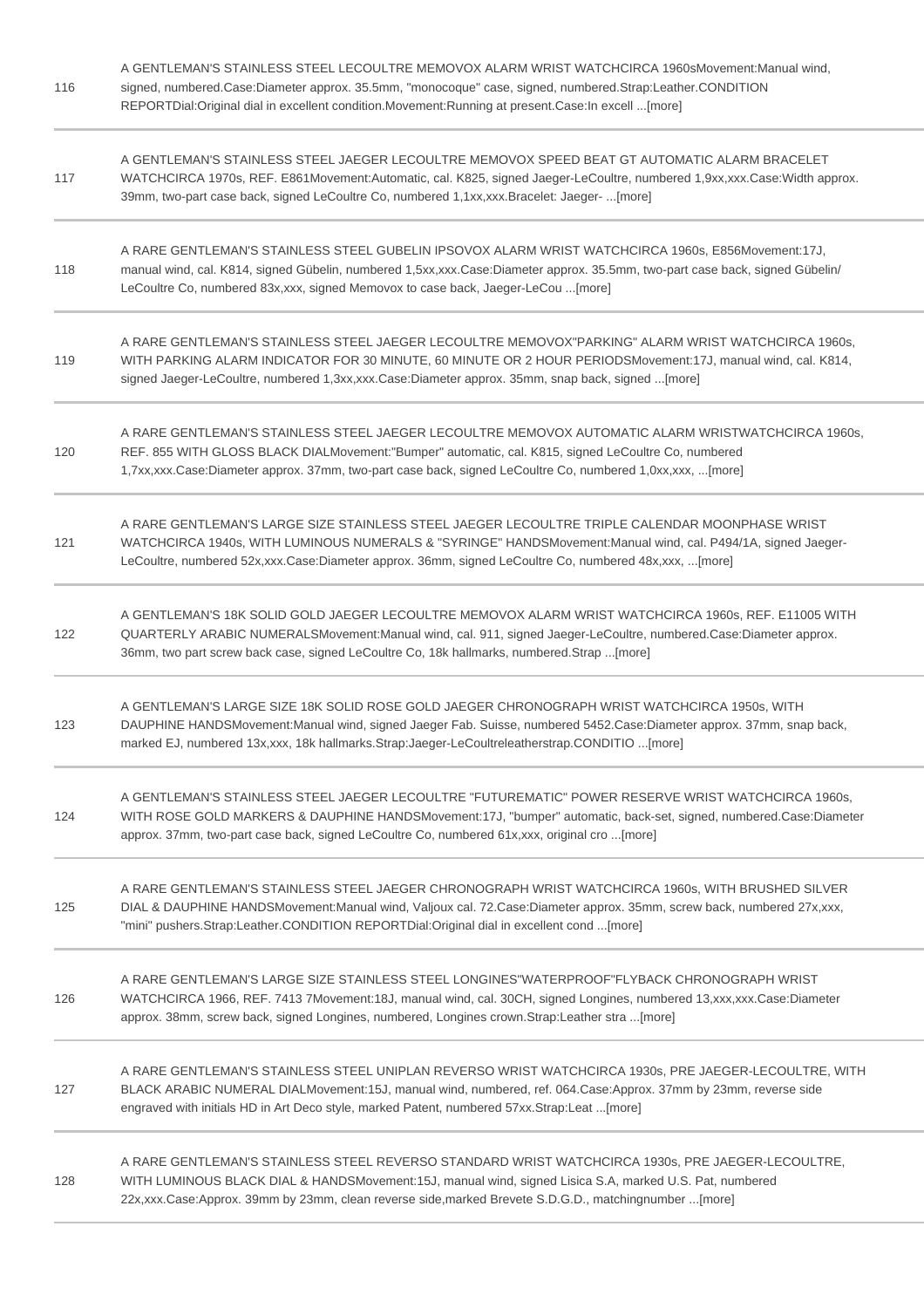| 129 | A GENTLEMAN'S STAINLESS STEEL JAEGER LECOULTRE REVERSOLATITUDEWRIST WATCHCIRCA 2000, REF. 250.8.71<br>WITH TWO TONE SILVER & BLUE DIALMovement:Manual wind, signed, numbered.Case:Approx. 39mm by 23mm, clean reverse side,<br>signed Jaeger-LeCoultre Reverso, numbered, JLC crown.Strap:Leather.CONDITION R [more]         |
|-----|------------------------------------------------------------------------------------------------------------------------------------------------------------------------------------------------------------------------------------------------------------------------------------------------------------------------------|
| 130 | A GENTLEMAN'S STAINLESS STEEL JAEGER LECOULTRE MASTER RESERVE DE MARCHE AUTOMATIQUE WRIST<br>WATCHCIRCA 2005, REF.140.8.93.S WITH BLACK DIAL, ACCOMPANIED BY OPEN GUARANTEE CERTIFICATEMovement:<br>45J, automatic, 22ct rotor weight, cal. 928/2, signed Jaeger-LeCoultre Master Control 1000 Hours, numbered 5, [more]     |
| 131 | A FINE GENTLEMAN'S SIZE 18K SOLID YELLOW GOLD JAEGER LECOULTRE REVERSO BRACELET WATCHDATED 1995, REF.<br>250.140.862 WITH ORIGINAL BOX, PAPERS & BOOKLETSMovement:Manual wind, signed Jaeger-LeCoultre,<br>numbered.Case:Approx. 39mm by 23mm, clean reverse side, signed Jaeger-LeCoultre Reverso, 18k hallmark [more]      |
| 132 | A FINE LADIES 18K SOLID WHITE GOLD & DIAMOND JAEGER LECOULTRE REVERSO WRIST WATCHDATED 1999, REF.<br>267.3.86 WITH ORIGINAL DIAMOND SET GUILLOCHE DIAL, ACCOMPANIED BY THE ORIGINAL BOX &<br>PAPERSMovement:Manual wind, signed Jaeger-LeCoultre, numbered.Case:Approx. 33mm by 21mm,original diamond set case,<br>[more]    |
| 133 | A FINE 18K SOLID GOLD & DIAMOND JAEGER LECOULTRE REVERSO PENDANT WATCHCIRCA 2000s, REF. 165.1.86 WITH<br>ORIGINAL DIAMOND SET MOTHER OF PEARL DIALMovement: Manual wind, signed, numbered.Case: Approx. 29mm by 21mm,<br>original diamond set case & lugs, clean reverse side with original diamond set edges & a  [more]    |
| 134 | A RARE GENTLEMAN'S 18K SOLID GOLD JAEGER LECOULTRE "MYSTERY" WRIST WATCHCIRCA 1970s, WITH ORIGINAL<br>BOX, OPEN GUARANTEE & TAGMovement: Manual back wind, signed Jaeger-LeCoultre, numbered.Case: Width approx.<br>36mm, transparent surround with Roman numerals held by four screws, numbered, 18k hallmarks. St [more]   |
| 135 | A GENTLEMAN'S STAINLESS STEEL OMEGA SEAMASTER AUTOMATIC BRACELET WATCHCIRCA 1967, REF. 165.002 WITH<br>BLACK MILITARY TYPE LUMINOUS DIALMovement:24J, automatic, cal. 552, signed Omega Watch Co, numbered<br>24, xxx, xxx. Case: Diameter approx. 35mm, screw back, Seamaster emblem embossed on case back, signed  [more]  |
| 136 | A GENTLEMAN'S STAINLESS STEEL OMEGA SEAMASTER 120 AUTOMATIC DATE WRIST WATCHCIRCA 1968, REF.<br>166.027Movement:24J, automatic, cal. 565, signed Omega Watch Co, numbered 26,xxx,xxx.Case:Diameter approx. 37mm, screw<br>back, Seamaster emblem on case back, signed Omega Watch Co, 60 minute rotating bezel, [more]       |
| 137 | A GENTLEMAN'S STAINLESS STEEL OMEGA SEAMASTER "DEEP BLUE" BRACELET WATCHCIRCA 1967, REF. 166.073 WITH<br>BLUE DIAL & "SWORD" HANDSMovement:24J, automatic, cal. 565, signed Omega Watch Co, numbered 24,xxx,xxx.Case:Diameter<br>approx. 42mm, screw back, signed Omega Watch Co, Seamaster emblem on case back [more]       |
| 138 | A RARE GENTLEMAN'S STAINLESS STEEL OMEGA SEAMASTER 300 AUTOMATIC BRACELET WATCHDATED 1966, REF.<br>165.024-64 S.C. WITH OMEGA EXTRACT OF THE ARCHIVES SHOWING DELIVERY TO ITALYMovement:24J, automatic, cal. 552,<br>signed Omega Watch Co, numbered 22, xxx, xxx. Case: Diameter approx. 42mm, screw back, signed  [more]   |
| 139 | A GENTLEMAN'S STAINLESS STEEL OMEGA SEAMASTER 300 AUTOMATIC WRIST WATCHDATED 1967, REF. 165.024 WITH<br>OMEGA EXTRACT OF THE ARCHIVES SHOWING DELIVERY TO SWEDENMovement:24J, automatic, cal. 552, signed Omega<br>Watch Co, numbered 24, xxx, xxx. Case: Diameter approx. 42mm, screw back, signed Omega Watch Co,  [more]  |
| 140 | A GENTLEMAN'S STAINLESS STEEL OMEGA SPEEDMASTER "ED WHITE" CHRONOGRAPH WRIST WATCHDATED 1966, REF.<br>ST 105.003-65 WITH OMEGA EXTRACT OF THE ARCHIVES SHOWING DELIVERY TO GERMANYMovement:17J, manual wind, cal.<br>321, signed Omega Watch Co., numbered22,xxx,xxx.Case:Diameter approx. 40mm, screw back, s [more]        |
| 141 | A VERY RARE GENTLEMAN'S STAINLESS STEEL OMEGA SPEEDMASTER "PRE MOON" CHRONOGRAPH BRACELET<br>WATCHDATED 1964, REF. S 105.012-63 WITH BLUE "SOLEIL" DIAL, ACCOMPANIED BY ORIGINAL PLEXIGLASS (CRACKED) &<br>OMEGA EXTRACT OF THE ARCHIVES SHOWING DELIVERY TO ITALY & CONFIRMING "LIGHT SILVERED-BLUE SUNBRUSHED"<br>D [more] |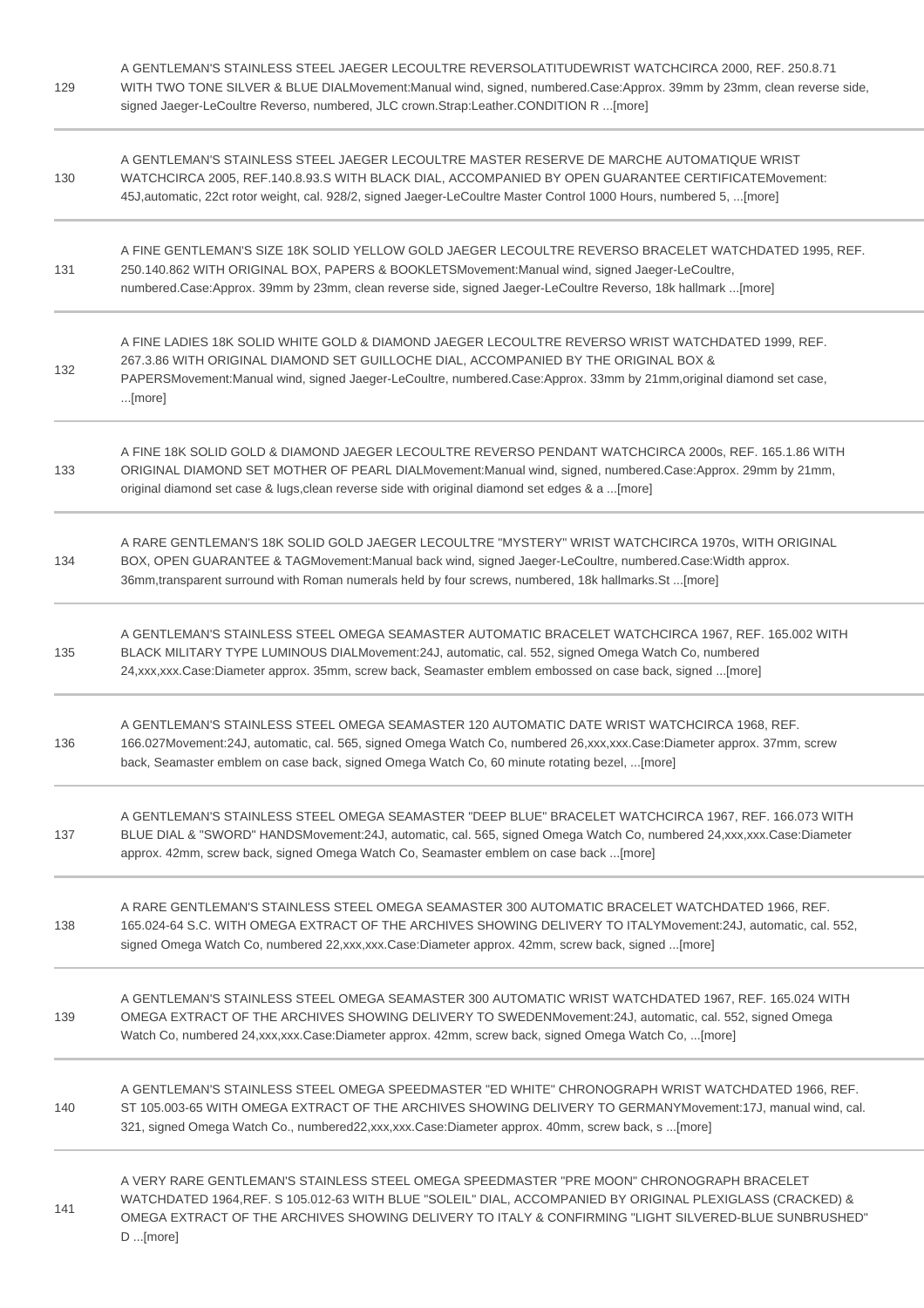| 142 | A RARE GENTLEMAN'S STAINLESS STEEL OMEGA SPEEDMASTER PROFESSIONAL "PRE MOON" CHRONOGRAPH WRIST<br>WATCHCIRCA 1967, REF. 105.012-66 CBMovement: 17J, manual wind, cal. 321, signed Omega Watch Co, numbered<br>24, xxx, xxx. Case: Diameter approx. 42mm, screw back, CB case with faceted lugs, Speedmaster emblem on [more] |
|-----|------------------------------------------------------------------------------------------------------------------------------------------------------------------------------------------------------------------------------------------------------------------------------------------------------------------------------|
| 143 | A RARE GENTLEMAN'S STAINLESS STEEL OMEGA SPEEDMASTER PROFESSIONAL "PRE MOON" CHRONOGRAPH<br>BRACELET WATCHDATED 1968, REF. SP 145.012-67 WITH OMEGA EXTRACT OF THE ARCHIVES SHOWING DELIVERY TO<br>SPAINMovement:17J, manual wind, cal. 321, signed Omega Watch Co, numbered 25,xxx,xxx.Case:Diameter approx. 42 [more]      |
| 144 | A RARE GENTLEMAN'S STAINLESS STEEL OMEGA SPEEDMASTER PROFESSIONAL CHRONOGRAPH BRACELET<br>WATCHCIRCA 1970, REF. 145.022-69 ST WITH BROWN "CHOCOLATE" DIALMovement:17J, manual wind, cal. 861, signed Omega,<br>numbered 29, xxx, xxx. Case: Diameter approx. 42mm, screw back, Speedmaster emblem engraved on case b  [more] |
| 145 | A RARE GENTLEMAN'S STAINLESS STEEL OMEGA SPEEDMASTER PROFESSIONAL CHRONOGRAPH WRIST WATCHCIRCA<br>1970, REF. 145.022-69 ST WITH"220 MISPRINT" BEZELMovement: 17J, manual wind, cal. 861, signed Omega, numbered<br>30, xxx, xxx. Case: Diameter approx. 42mm, screw back, Speedmaster emblem on case back, signed Om  [more] |
| 146 | A GENTLEMAN'S STAINLESS STEEL OMEGA SPEEDMASTER PROFESSIONAL CHRONOGRAPH WRIST WATCHCIRCA<br>1971, REF. 145.022-69 STMovement: 17J, manual wind, cal. 861, signed Omega, numbered32, xxx, xxx. Case: Diameter approx. 42mm,<br>screw back, Speedmaster emblem on case back, signed Omega Watch Co, dust cover, tachy  [more] |
| 147 | A GENTLEMAN'S STAINLESS STEEL OMEGA SPEEDMASTER PROFESSIONAL CHRONOGRAPH WRIST WATCHCIRCA 1997.<br>REF. 145.0022 / 345.0022 WITH TRITIUM DIALMovement:18J, manual wind, cal. 1861, signed Omega, numbered<br>48, xxx, xxx. Case: Diameter approx. 42mm, screw back, Speedmaster emblem embossed on case back with  [more]    |
| 148 | A GENTLEMAN'S STAINLESS STEEL OMEGA SPEEDMASTER PROFESSIONAL MOONPHASE CHRONOGRAPH WRIST<br>WATCHCIRCA 2005, REF.3576.50.00Movement:18J, manual wind, cal. 1866, signed Omega, numbered 77,xxx,xxx.Case:Diameter<br>approx. 42mm, screw back, sapphire exhibition back with engraving to edge 'The First And O [more]        |
| 149 | A RARE GENTLEMAN'S STAINLESS STEEL OMEGA SPEEDMASTER PROFESSIONAL "GEMINI IV" CHRONOGRAPH BRACELET<br>WATCHDATED 2005, REF. SU 345.0229 / PIC 3565.80.00 LIMITED EDITION OF 2005 PIECES MADE TO COMMEMORATE THE<br>40TH ANNIVERSARY OF THE FIRST SPACE WALK, ACCOMPANIED BY OMEGA EXTRACT OF THE ARCHIVES SHOWING<br>[more]  |
| 150 | A GENTLEMAN'S STAINLESS STEEL OMEGA SPEEDMASTER "MK 40" TRIPLE CALENDAR AUTOMATIC CHRONOGRAPH<br>BRACELET WATCHCIRCA 1997, REF.175.0084FAMED BY BEN CLYMER, FOUNDER OF HODINKEE, AS THE WATCH THAT<br>FIRST INSPIRED HIM TO WRITE ABOUT WATCHESMovement:25J, automatic, cal. 1151/1152, signed Omega.Case:Diam [more]        |
| 151 | A GENTLEMAN'S 18K SOLID ROSE GOLD OMEGA SPEEDMASTER TRIPLE CALENDAR AUTOMATIC CHRONOGRAPH WRIST<br>WATCHCIRCA 2000, REF. 175.0084 WITH BLACK DIAL, ACCOMPANIED BY OMEGA BOXMovement:25J, automatic, cal. 1151,<br>signed Omega.Case:Diameter approx. 39mm, snap back, Speedmaster emblem embossed on case back, [more]       |
| 152 | A GENTLEMAN'S STEEL & GOLD CAPPED OMEGA CONSTELLATION CHRONOMETER WRISTWATCHCIRCA 1961, REF. 14381<br>61 SC WITH GLOSS BLACK DIALMovement: 24J, automatic chronometer, cal. 551, signed Omega Watch Co, numbered<br>18, xxx, xxx. Case: Diameter approx. 34mm, screw back, gold constellation badge embossed on case  [more] |
| 153 | A GENTLEMAN'S STAINLESS STEEL OMEGA WRISTWATCHCIRCA 1960, REF. 14392-3-SC WITH BLACK "PINSTRIPE"<br>DIALMovement:17J, manual wind, cal. 285, signed Omega, numbered 17,xxx,xxx.Case:Diameter approx. 34.5mm, snap back, signed<br>Omega Watch Co, Omega crown.Strap:Leather.CONDITION REPORTDial:Original dia [more]         |
| 154 | A GENTLEMAN'S LARGE SIZE STAINLESS STEEL OMEGA SEAMASTER AUTOMATIC WRIST WATCHCIRCA 1952, REF. 2494-6 /<br>2657 SC WITH TWO TONE SILVER DIAL & QUARTERLY ARABIC NUMERALSMovement:17J, "bumper" automatic, cal. 344, signed<br>Omega Watch Co., numbered13,xxx,xxx.Case:Diameter approx. 36mm, screw back, sign [more]        |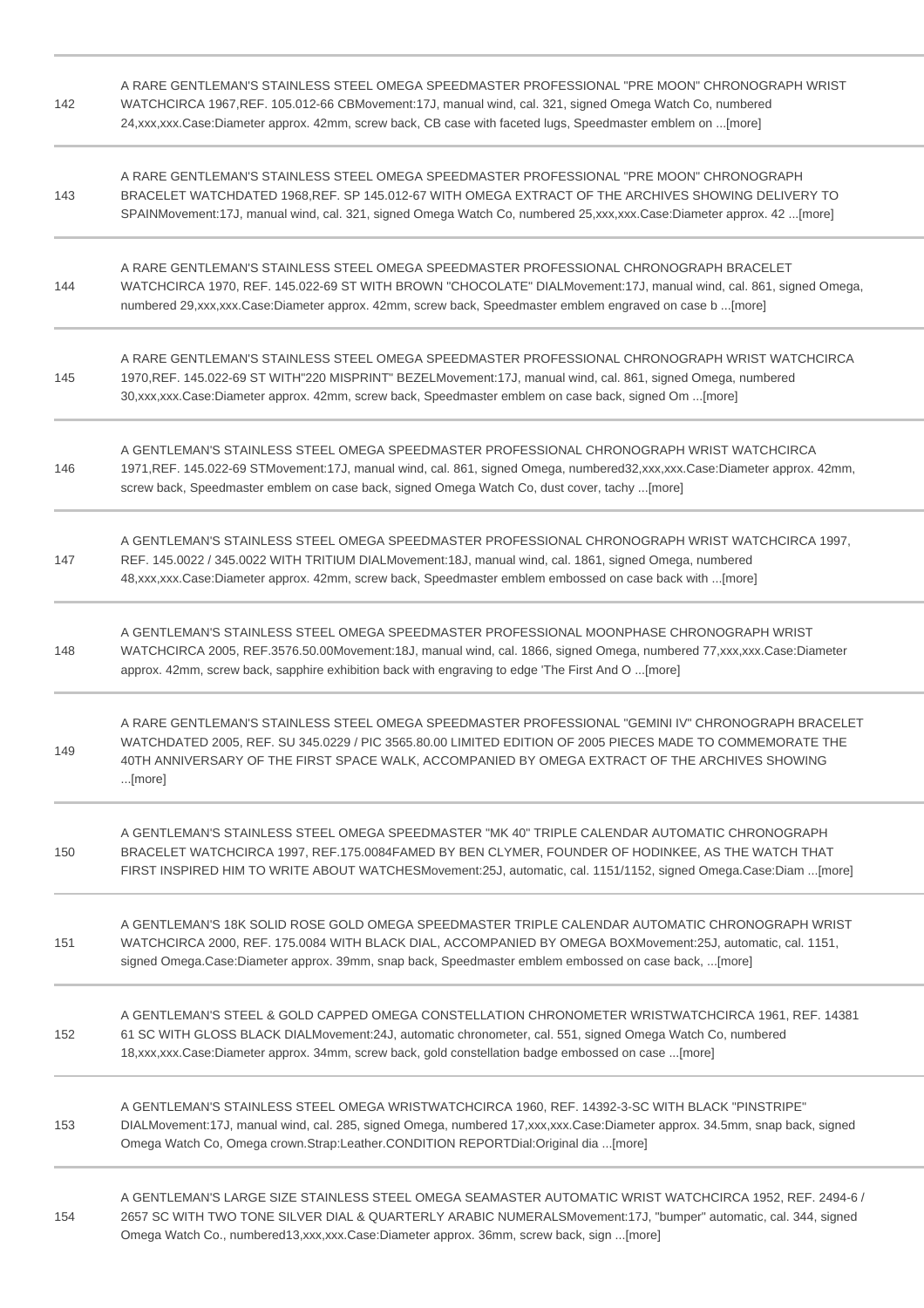| 155 | A GENTLEMAN'S OVERSIZE 18K SOLID ROSE GOLD OMEGA WRIST WATCHCIRCA 1954, REF. 2687 HONEYCOMB DIAL WITH<br>ROSE GOLD MARKERS & DAUPHINE HANDSMovement:17J, manual wind, cal. 266, signed Omega,<br>numbered14,xxx,xxx.Case:Diameter approx. 37.5mm, snap back, signed Omega Watch Co, numbered 11,xxx,xxx, 18k h [more]         |
|-----|-------------------------------------------------------------------------------------------------------------------------------------------------------------------------------------------------------------------------------------------------------------------------------------------------------------------------------|
| 156 | A RARE GENTLEMAN'SLARGE SIZESTAINLESS STEEL OMEGA WATCH CO TISSOT "33.3" CHRONOGRAPH WRIST<br>WATCHCIRCA 1940, CO-SIGNEDDIAL WITH "BREGUET" NUMERALS & BLUE STEEL HANDSMovement: Manual wind, signed<br>Omega Watch Co. Tissot, numbered 719. Case: Diameter approx. 37.5mm, flat bezel, snap back, numbered 34 [more]        |
| 157 | A RARE GENTLEMAN'S STAINLESS STEEL OMEGA RANCHERO WRIST WATCHDATED 1958, REF. 2990 1 WITH BLACK DIAL<br>&"BROAD ARROW" HANDS, ACCOMPANIED BY OMEGA EXTRACT OF THE ARCHIVES SHOWING DELIVERY TO<br>ITALYMovement:17J, manual wind, cal. 267, signed Omega, numbered 16,xxx,xxx.Case:Diameter approx. 36mm, "wat [more]         |
| 158 | AGENTLEMAN'S STAINLESS STEEL OMEGA SEAMASTER CHRONOGRAPH WRIST WATCHCIRCA 1967, REF.145.006-66 WITH<br>BLACK "RADIAL" DIALMovement:17J, manual wind, cal. 321, signed Omega Watch Co, numbered 25,xxx,xxx.Case:Width approx.<br>38mm, screw back, Seamaster emblem on case back, signed Omega Watch Co, Omega  [more]         |
| 159 | A GENTLEMAN'S STAINLESS STEEL OMEGA FLIGHTMASTER CHRONOGRAPH BRACELET WATCHCIRCA 1972, REF.145.026<br>2ND GENERATIONMovement:17J, manual wind, cal. 911, signed Omega, numbered 31,xxx,xxx.Case:Diameter approx. 43mm, screw<br>back, Flightmaster emblem engraved on case back, signed Omega Watch Co., Omeg  [more]         |
| 160 | A GENTLEMAN'S STEEL & GOLD OMEGA MEGAQUARTZ 2400 MARINE CHRONOMETER BRACELET WATCHCIRCA 1978,<br>REF.198.0082 / 398.832Movement:"Megaquartz" chronometer, signed Omega, numbered.Case: Approx. 32mm by 44mm, case held by<br>four screws, signed Omega with logo on case back, numbered 37, xxx, xxx in gold plaqu  [more]    |
| 161 | A GENTLEMAN'S STAINLESS STEEL GIRARD PERREGAUX "CASQUETTE" LED DRIVERS BRACELET WATCHCIRCA 1976,<br>REF.9931 NAMovement: GP quartz module 395.Case:Approx. 32mm by 42mm, case back held by four screws, LED display operated<br>by pushers, signed Girard Perregaux.Bracelet:Original GP stainless steel bracel [more]        |
| 162 | A RARE GENTLEMAN'S 18K SOLID YELLOW GOLD PULSAR TIME COMPUTER CALCULATOR LED BRACELET WATCHDATED<br>1975, LIMITED EDITION OF 100 PIECES MADE FOR TIFFANY & CO WITH A RETAIL PRICE OF \$3950, ACCOMPANIED BY<br>ORIGINAL WARRANTY, LIMITED EDITION CERTIFICATE, BOOKLET & PEN, WARRANTY SHOWING ORIGINAL SALE BY "TI<br>[more] |
| 163 | A GENTLEMAN'S 18K SOLID GOLD PATEK PHILIPPE CALATRAVA AUTOMATIC WRIST WATCHCIRCA 1960s, REF. 3445 WITH<br>ORIGINAL BOX & PAPERWORKMovement:37J, automatic, cal. 27-460M, signed Patek Philippe & Co., numbered<br>1,1xx,xxx.Case:Diameter approx. 35mm, screw back, signed Patek Philippe & Co., 18k hallmarks,  [more]       |
| 164 | A GENTLEMAN'S 18K SOLID GOLD PATEK PHILIPPE GONDOLO TONNEAU WRIST WATCHCIRCA 1920s, WITH GUILLOCHE<br>DIALMovement: Manual wind, signed Patek Philippe & Cie, numbered (matching outer case back). Case: Approx. 34mm by 25mm,<br>signed Patek Philippe & Co., 18k hallmarks, numbered, Patek Philippe crown.Strap: [more]    |
| 165 | A FINE GENTLEMAN'S 18K SOLID GOLD PATEK PHILIPPE "JUMBO" ELLIPSE "TV SCREEN" AUTOMATICBRACELET<br>WATCHCIRCA 1970sMovement:Automatic, signed Patek Philippe, numbered.Case:Width approx. 36mm, signed Patek Philippe,<br>numbered, 18k hallmarks, original crown.Bracelet:Original Patek Philippe 18k solid go [more]         |
| 166 | A RARE LADIES "NOS" STEEL & GOLD PATEK PHILIPPE NAUTILUS BRACELET WATCHCIRCA 1980s, REF. 4700/1 WITH<br>GOLDEN SIGMA DIAL, UNWORN, ACCOMPANIED BY ORIGINAL PAPERWORK & STOCK TAGMovement: Quartz, cal. E-19-C,<br>signed Patek Philippe, numbered 1,5xx,xxx.Case:Diameter approx. 27mm, signed Patek Philippe,nu [more]       |
| 167 | A VERY RARE GENTLEMAN'S 18K SOLID YELLOW GOLD PATEK PHILIPPE NAUTILUS "JUMBO" BRACELET WATCHDATED<br>1978, REF. 3700/1 WITH "LIGHT-TROPICAL" BLACK SIGMA DIAL, ACCOMPANIED BY EXTRACT FROM THE<br>ARCHIVESMovement:Automatic, cal. 28-255 C, signed Patek Philippe, numbered 1,3xx,xxx.Case:Width approx. 42mm, [more]        |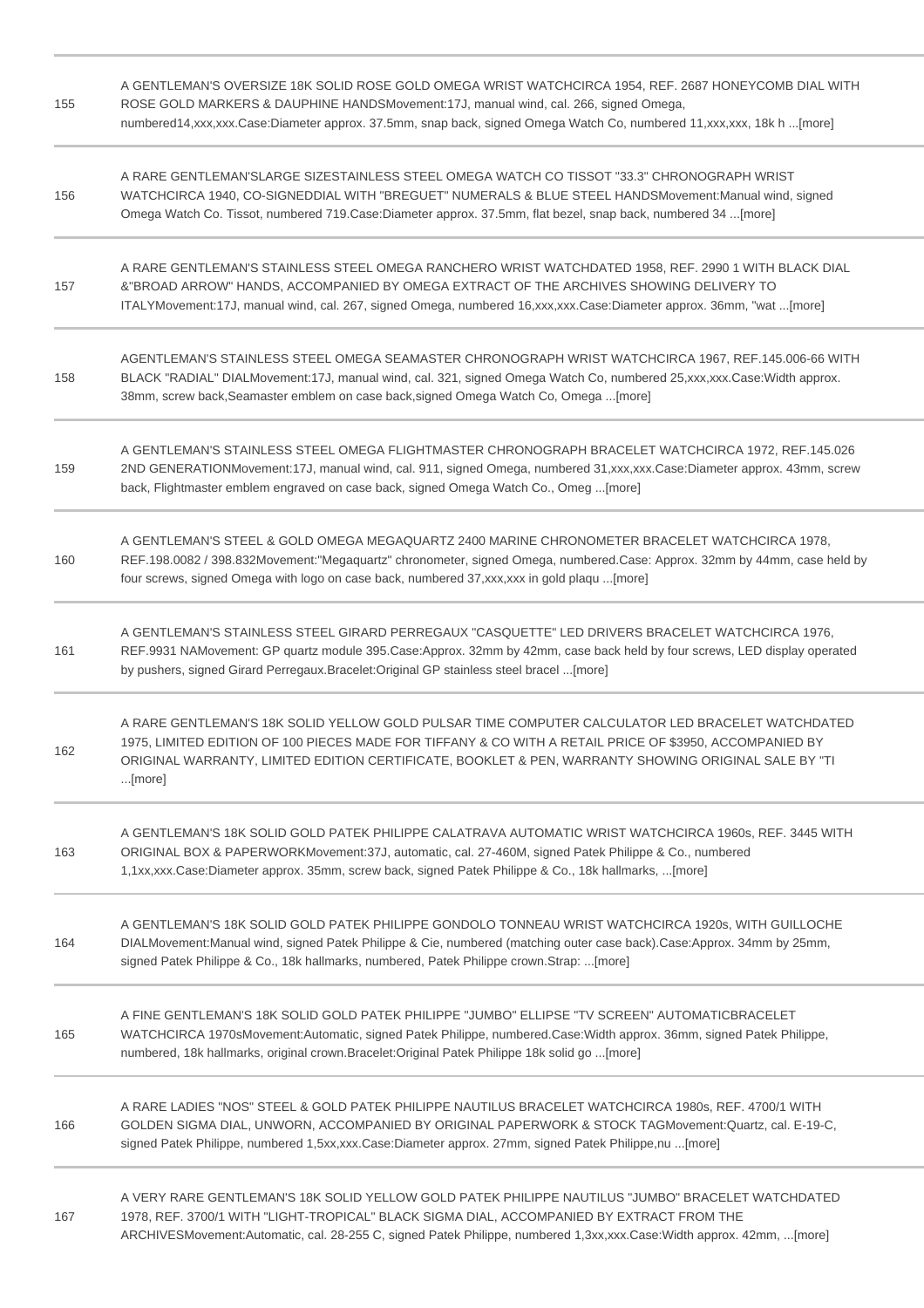| 168 | A LADIES STAINLESS STEEL & DIAMOND PATEK PHILIPPE TWENTY-4 BRACELET WATCHDATED 2006, REF. 4910/10A-011<br>WITH SILVER DIAMOND DIAL, ACCOMPANIED BY ORIGINAL PAPERWORK, BOOKLETS & TRAVEL POUCHMovement:Quartz,<br>cal. E-15, signed Patek Philippe, numbered.Case: Width approx. 25mm, original diamond set, sign  [more]   |
|-----|-----------------------------------------------------------------------------------------------------------------------------------------------------------------------------------------------------------------------------------------------------------------------------------------------------------------------------|
| 169 | A FINE LADIES 18K SOLID THREE COLOUR SOLID GOLD ROLEX OYSTER PERPETUAL DATEJUST TRIDOR BRACELET<br>WATCHCIRCA 1991, REF. 69179B WITH ORIGINAL DIAMOND SET DIALMovement: 29J, automatic chronometer, quick-set date, cal.<br>2135, signed RolexS.A., numbered.Case:Diameter approx. 26mm, Oyster case, signed Mon [more]     |
| 170 | A LADIES 18K SOLID GOLD ROLEX OYSTER PERPETUAL DATEJUST BRACELET WATCHCIRCA 1985, REF. 69178 WITH<br>CHAMPAGNE DIALMovement:29J, automatic chronometer, cal. 2135, quick-set date, signed Rolex S.A., numbered.Case:Diameter<br>approx. 26mm, Oyster case, signed Montres Rolex S.A., numbered 9,0xx,xxx, 18k ha [more]     |
| 171 | A FINE & RARE LADIES 18K SOLID GOLD & DIAMOND ROLEX OYSTER PERPETUAL DATEJUST BRACELET WATCHCIRCA<br>1989, REF. 69178 WITH ORIGINAL BLACK BEADED DIAMOND SET DIALMovement:29J, automatic chronometer, quick-set date, cal.<br>2135, signed RolexS.A., numbered.Case:Diameter approx. 26mm, Oyster case, origina [more]      |
| 172 | A FINE & RARE LADIES PLATINUM & DIAMOND ROLEX CELLINI BRACELET WATCHCIRCA 1970s, WITH LAPIS LAZULI<br>DIALMovement:18J, manual wind, cal. 1400, signed Rolex.Case:Approx. 30mm by 21.5mm, original diamond set case, signedMontres<br>Rolex S.A., platinum hallmarks, numbered, Rolex crown.Bracelet:Original [more]        |
| 173 | A FINE GENTLEMAN'S 18K SOLID YELLOW GOLD ROLEX CELLINI KING MIDAS BRACELET WATCHCIRCA 1976, REF. 4342<br>LIMITED EDITION NO. 47XXMovement:18J, manual wind, cal. 651, signed Montres Rolex S.A.Case: Width approx. 29mm, signed<br>Montres Rolex S.A., 18k hallmarks, numbered 4,3xx,xxx.Bracelet:Original 18k s [more]     |
| 174 | A RARE GENTLEMAN'S SIZE 18K SOLID YELLOW GOLD ROLEX OYSTER PERPETUAL COSMOGRAPH DAYTONA BRACELET<br>WATCHDATED 2003, REF.116528 WITH MOTHER OF PEARL DIAL, ACCOMPANIED BY THE ORIGINAL BOX, PAPERWORK &<br>BOOKLETSMovement:Automatic chronometer, cal. 4130, signed Rolex, numbered.Case:Diameter approx. 40mm [more]      |
| 175 | A FINE GENTLEMAN'S SIZE 18K SOLID ROSE GOLD ROLEX OYSTER PERPETUAL DAY DATE PRESIDENT BRACELET<br>WATCHCIRCA 2000, REF. 118235 WITH ORIGINAL DIAMOND SET DIAL, ACCOMPANIED BY ROLEX BOXMovement:Automatic<br>chronometer, double quick-set day & date, signed Rolex, numbered.Case:Diameter approx. 36mm, Oyster [more]     |
| 176 | A GENTLEMAN'S 18K SOLID YELLOW GOLD ROLEX OYSTER PERPETUAL DAY DATE PRESIDENT BRACELET WATCHCIRCA<br>1978, REF. 18038 WITH BLACK DIALMovement: 27J, automatic chronometer, single quick-set date, cal. 3055, signed RolexS.A.,<br>numbered.Case:Diameter approx. 36mm, Oyster case, signed Montres Rolex S.A., n  [more]    |
| 177 | A GENTLEMAN'S 18K SOLID YELLOW GOLD ROLEX OYSTER PERPETUAL DAY DATE WRIST WATCHCIRCA 1979, REF. 18038<br>WITH RED ANCHOR LOGO DIAL, PRESENTED IN APPRECIATION OF 10 YEARS' COMPANY SERVICEMovement: 27J, automatic<br>chronometer, single quick-set date, cal. 3055, signed RolexS.A., numbered.Case:Diameter a [more]      |
| 178 | A GENTLEMAN'S STAINLESS STEEL ROLEX OYSTER PERPETUAL DATE EXPLORER II BRACELET WATCHCIRCA 1997, REF.<br>16570 POLAR DIALMovement: 31J, automatic chronometer, quick-set date, cal. 3185, signed Montres Rolex S.A.,<br>numbered.Case:Diameter approx. 40mm, Oyster case, signed Montres Rolex S.A., U serial no., [more]    |
| 179 | A GENTLEMAN'S STAINLESS STEEL ROLEX OYSTER PERPETUAL EXPLORER BRACELET WATCHDATED 2003, REF. 114270<br>WITH ORIGINAL PAPERS (RETAILED BY WEMPE)Movement: 31J, automatic chronometer, cal. 3130, signed Montres Rolex S.A.,<br>numbered.Case:Diameter approx. 36mm, Oyster case, signed Montres Rolex S.A., Y seri [more]    |
| 180 | A GENTLEMAN'S ENGRAVED STAINLESS STEEL BAMFORD ROLEX OYSTER PERPETUAL EXPLORER BRACELET<br>WATCHCIRCA 2017, REF. 214270 CUSTOMISED IN TRIBUTE TO SIR EDMUND HILLARY'S 1953 FIRST EVEREST<br>ASCENT, ACCOMPANIEDBY BAMFORD WATCH DEPARTMENT BOXMovement: Automatic chronometer, cal. 3132 signed Rolex,<br>numbered.C [more] |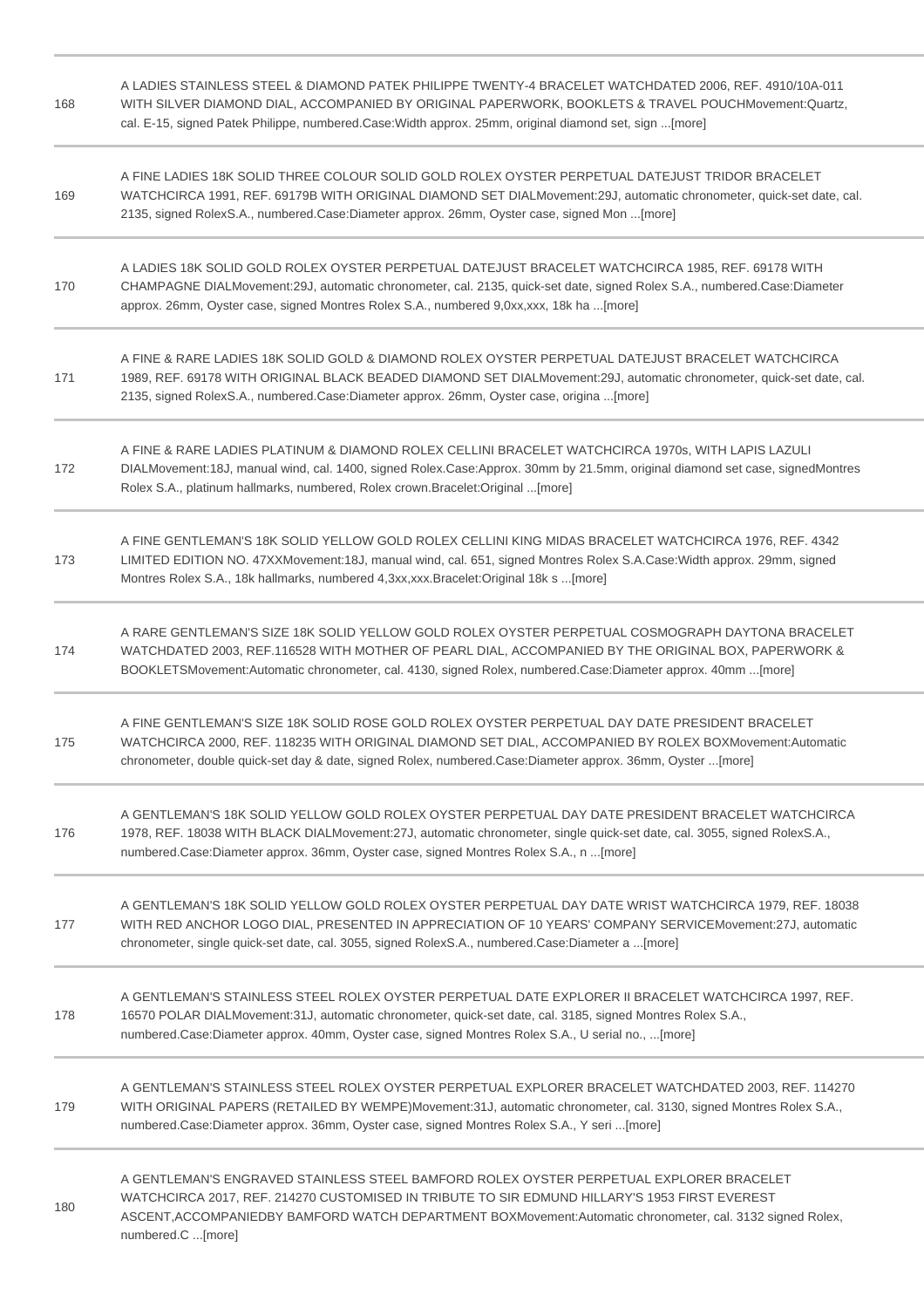| 181 | A GENTLEMAN'S BLACK COATED STAINLESS STEEL BAMFORD ROLEX OYSTER PERPETUAL "JAMES CAMERON" DEEPSEA<br>SEA DWELLER BRACELET WATCHCIRCA 2017, REF. 116660 WITH BAMFORD WATCH DEPARTMENT BOXMovement:Automatic<br>chronometer, cal. 3135, signed Rolex, numbered.Case:Diameter approx. 43mm, Oyster case, signed Bam [more]   |
|-----|---------------------------------------------------------------------------------------------------------------------------------------------------------------------------------------------------------------------------------------------------------------------------------------------------------------------------|
| 182 | A GENTLEMAN'S BLACK COATED STAINLESS STEEL BAMFORD ROLEX OYSTER PERPETUAL YACHT MASTER II BRACELET<br>WATCHCIRCA 2017, REF. 116680 LIMITED EDITION OF 15 CUSTOMISED PIECES, ACCOMPANIED BY BAMFORD WATCH<br>DEPARTMENT BOXMovement:Automatic chronometer, cal. 4161, signed Rolex, numbered.Case:Diameter approx [more]   |
| 183 | A GENTLEMAN'S STAINLESS STEEL ROLEX OYSTER PERPETUAL DATE "ANNIVERSARY" SUBMARINER BRACELET<br>WATCHDATED 2005, REF. 16610LV "KERMIT" WITH ORIGINAL BOX, GUARANTEE, BOOKLETS & TAGSMovement:Automatic<br>chronometer, quick-set date, signed Rolex, numbered.Case:Diameter approx. 40mm, Oyster case, signed Mon [more]   |
| 184 | A GENTLEMAN'S STAINLESS STEEL ROLEX TUDOR BLACK BAY "HARRODS" SELF WINDING BRACELET WATCHDATED 2019,<br>REF. 79230G HARRODS SPECIAL EDITION, ACCOMPANIED BY THE ORIGINAL BOX, GUARANTEE, BOOKLETS, ADDITIONAL<br>TEXTILE STRAP & HARRODS PURCHASE RECEIPTMovement:Automatic chronometer, signed Tudor, numbered.C [more]  |
| 185 | A GENTLEMAN'S STAINLESS STEEL ROLEX TUDOR PRINCE OYSTERDATE SUBMARINER BRACELET WATCHDATED 1993.<br>REF. 79090 WITH TUDOR BOX, ORIGINAL PAPERS, ANCHOR & TOURNEAU PURCHASE WARRANTYMovement:25J, automatic,<br>cal. 2824-2, signed Tudor Auto-Prince.Case:Diameter approx. 40mm, Oyster case, signed Montres Tud [more]   |
| 186 | A MID SIZE STAINLESS STEEL ROLEX TUDOR PRINCE OYSTERDATE SUBMARINER BRACELET WATCHCIRCA 1992, REF.<br>75090 BLACK DIAL & BEZELMovement:25J, automatic, quick-set date, cal. 2824-2, signed Tudor Auto-Prince.Case:Diameter approx.<br>36.5mm, Oyster case, signed Montres Tudor S.A., numbered B49x,xxx, 60 minu [more]   |
| 187 | A LADIES STAINLESS STEEL ROLEX TUDOR PRINCE OYSTERDATE MINI SUB BRACELET WATCHCIRCA 1988, REF. 94400<br>WITH BLACK DIAL & BEZELMovement:25J, automatic, quick-set date, cal. 2671, signed Tudor Auto-Princess.Case:Diameter approx.<br>33mm, Oyster case, signed Montres Tudor S.A., numbered 24x, xxx, 60 minute  [more] |
| 188 | A RARE GENTLEMAN'S STAINLESS STEEL ROLEX TUDOR PRINCE OYSTERDATE "SNOWFLAKE" SUBMARINER BRACELET<br>WATCHDATED 1982, REF. 94110 WITH BLUE DIAL & BEZEL, ACCOMPANIED BY THE ORIGINAL BOX, GUARANTEE &<br>BOOKLETMovement:25J, automatic, cal. 2784, signed Tudor Auto-Prince.Case:Diameter approx. 40mm, Oyster [more]     |
| 189 | A RARE GENTLEMAN'S STAINLESS STEEL ROLEX TUDOR OYSTER PRINCE "SNOWFLAKE" SUBMARINER WRIST<br>WATCHCIRCA 1976, REF. 9401/0 BLACK DIAL & BEZELMovement:25J, automatic, cal. 2776, signed Tudor Automatic-<br>Prince.Case:Diameter approx. 40mm, Oyster case, signed Montres Tudor S.A., numbered 84x,xxx, 60 minut [more]   |
| 190 | A GENTLEMAN'S STAINLESS STEEL ROLEX TUDOR PRINCE OYSTERDATE"LOLLIPOP"SUBMARINER WRIST WATCHCIRCA<br>1984, REF. 76100Movement:25J, automatic, quick-set date, cal. 2824-2, signed Tudor Auto-Prince.Case:Diameter approx. 40mm,<br>Oyster case, signed Montres Tudor S.A., numbered 76, xxx (use of dots durin  [more]     |
| 191 | A GENTLEMAN'S STAINLESS STEEL ROLEX TUDOR OYSTER PRINCE SUBMARINER WRIST WATCHCIRCA 1967, REF. 7928/0<br>WITH GILT TRACKING & WHITE FONTMovement:17J, automatic, "butterfly" rotor, Fleurier cal. 390, signed Tudor Auto-<br>Prince.Case:Diameter approx. 40mm, Oyster case, signed Montres Tudor S.A., dated II. [more]  |
| 192 | A RARE GENTLEMAN'S STAINLESS STEEL ROLEX TUDOR PRINCE OYSTERDATE RANGER BRACELET WATCHCIRCA 1967,<br>REF. 7966/0 WITH "SWISS ONLY" DIALMovement:25J, automatic, cal. 2484, signed Tudor Auto-Prince.Case:Diameter approx. 34mm,<br>Oyster case, signed Montres Tudor S.A., numbered 58x,xxx, Rolex crown.Bracele [more]   |
| 193 | A GENTLEMAN'S STAINLESS STEEL ROLEX OYSTER PERPETUAL EXPLORER BRACELET WATCHCIRCA 1967, REF. 1016<br>WITH "FROG FOOT" MATT DIALMovement:26J, automatic chronometer, cal. 1560, signed Montres Rolex S.A.,<br>numbered.Case:Diameter approx. 36mm, Oyster case, signed Montres Rolex S.A., dated VI.66, numbered [more]    |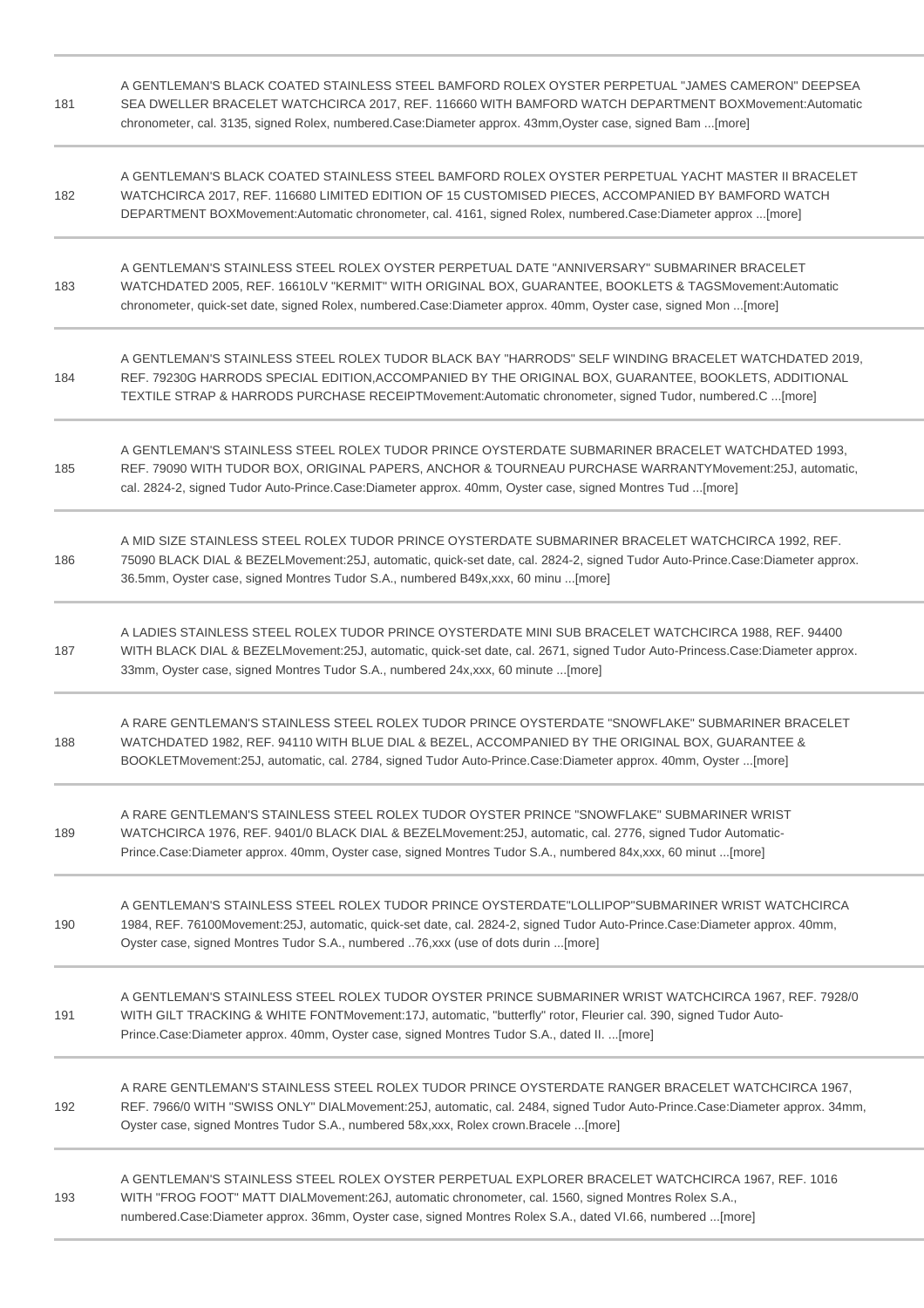| 194 | A RARE GENTLEMAN'S STAINLESS STEEL ROLEX OYSTER PERPETUAL EXPLORER BRACELET WATCHCIRCA 1966, REF.<br>1016 WITH GLOSS BLACK GILT DIAL TURNING BROWNMovement:26J, automatic chronometer, cal. 1560, signed Montres Rolex<br>S.A., numbered.Case:Diameter approx. 36mm, Oyster case, signed Montres Rolex S.A., dat [more]   |
|-----|---------------------------------------------------------------------------------------------------------------------------------------------------------------------------------------------------------------------------------------------------------------------------------------------------------------------------|
| 195 | A RARE GENTLEMAN'S STAINLESS STEEL ROLEX OYSTER PERPETUAL EXPLORER WRIST WATCHCIRCA 1960, REF. 1016<br>EARLY PRODUCTION WITH GLOSS BLACK GILT CHAPTER RING DIALMovement:25J, automatic chronometer, "butterfly" rotor, cal.<br>1560, signed Montres Rolex S.A., numbered.Case:Diameter approx. 36mm, Oyster case [more]   |
| 196 | A RARE GENTLEMAN'S STAINLESS STEEL ROLEX OYSTER CHRONOGRAPH "PRE DAYTONA" BRACELET WATCHCIRCA 1965.<br>REF. 6234 Movement: 17J, manual wind, Valjoux cal. 72, signed Rolex Geneve, Fab. Suisse.Case: Diameter approx. 36mm, Oyster<br>case, signed Montres Rolex S.A., numbered 1,2xx,xxx, Rolex screw-down crown. [more] |
| 197 | A GENTLEMAN'S STAINLESS STEEL ROLEX OYSTER PERPETUAL GMT MASTER BRACELET WATCH CIRCA 1963, REF. 1675<br>PCG WITH GLOSS BLACK GILT CHAPTER RING DIAL Movement: 26J, automatic chronometer, cal. 1560, signed Montres Rolex<br>S.A., numbered. Case: Diameter approx. 40mm, Oyster case, pointed cr [more]                  |
| 198 | A RARE GENTLEMAN'S STAINLESS STEEL ROLEX OYSTER PERPETUAL GMT MASTER BRACELET WATCHCIRCA 1966, REF.<br>1675 WITH GLOSS BLACK GILT DIAL & SMALL ARROW GMT HANDMovement:26J, automatic chronometer, cal. 1570, signed<br>Montres Rolex S.A., numbered.Case:Diameter approx. 40mm, Oyster case, signed Montres Role [more]   |
| 199 | A GENTLEMAN'S STAINLESS STEEL ROLEX OYSTER PERPETUAL GMT MASTER BRACELET WATCHCIRCA 1973, REF. 1675<br>WITH "MK 2"MATT DIALMovement:26J, automatic chronometer, cal. 1570, signed Montres Rolex S.A., numbered.Case:Diameter<br>approx. 40mm, Oyster case, signed Montres Rolex S.A., dated III.72, numbered 3  [more]    |
| 200 | A GENTLEMAN'S STAINLESS STEEL ROLEX OYSTER PERPETUAL GMT MASTER BRACELET WATCHCIRCA 1978, REF.<br>1675Movement:26J, automatic chronometer, cal. 1570, signed Montres Rolex S.A., numbered.Case:Diameter approx. 40mm, Oyster<br>case, signed Montres Rolex S.A., numbered 5,7xx,xxx, 24 hour rotating "all black [more]   |
| 201 | A GENTLEMAN'S STAINLESS STEEL ROLEX OYSTER PERPETUAL DATE GMT MASTER BRACELET WATCH CIRCA 1986, REF.<br>16750 "TRANSITIONAL MODEL" Movement: 27J, automatic chronometer, quick-set date, cal. 3075, signed Rolex S.A., numbered.<br>Case: Diameter approx. 40mm, Oyster case, signed Montres Ro [more]                    |
| 202 | A GENTLEMAN'S STAINLESS STEEL ROLEX OYSTER PERPETUAL DATE SUBMARINER BRACELET WATCHCIRCA 1978, REF.<br>1680 WITH MK1 DIAL, ACCOMPANIED BY ROLEX BOX, BOOKLET, ANCHOR & SUBMARINER TRIPLOCK DISPLAY<br>TAGMovement:26J, automatic chronometer, cal. 1570, signed Montres Rolex S.A., numbered.Case:Diameter appro [more]   |
| 203 | A GENTLEMAN'S STAINLESS STEEL ROLEX OYSTER PERPETUAL SUBMARINER BRACELET WATCHCIRCA 1979, REF. 5513<br>WITH MK IV "MAXI" DIALMovement:26J, automatic, cal. 1520, signed Rolex Geneva.Case:Diameter approx. 40mm, Oyster case,<br>signed Montres Rolex S.A., numbered 6,0xx,xxx, "fat font" 60 minute rotating be [more]   |
| 204 | A GENTLEMAN'S STAINLESS STEEL ROLEX OYSTER PERPETUAL SUBMARINER BRACELET WATCHCIRCA 1981, REF. 5513<br>WITH MK II "MAXI" DIALMovement:26J, automatic, cal. 1520, signed Rolex Geneva.Case:Diameter approx. 40mm, Oyster case,<br>signed Montres Rolex S.A., numbered 6,7xx,xxx, name inscribed on case back with [more]   |
| 205 | A VERY RARE GENTLEMAN'S STAINLESS STEEL GREEK MILITARY ROLEX OYSTER PERPETUAL SUBMARINER BRACELET<br>WATCHCIRCA 1972, REF. 5513 WITH "FEET FIRST SERIF" MATT DIAL, USED BY THE 13TH SPECIAL OPERATIONS COMMAND<br>OF THE HELLENIC COAST GUARD, ACCOMPANIED BY THE ORIGINAL BOX (WITH ANNOTATIONS IN GREEK), SALES  [more] |
| 206 | A GENTLEMAN'S STAINLESS STEEL ROLEX OYSTER PERPETUAL SUBMARINER BRACELET WATCHCIRCA 1977, REF. 5513<br>WITH "PRE-COMEX" "MAXI" DIALMovement:26J, automatic, cal. 1520, signed Rolex Geneva.Case:Diameter approx. 40mm, Oyster<br>case, signed Montres Rolex S.A., numbered 5,1xx,xxx, 60 minute rotating bezel f [more]   |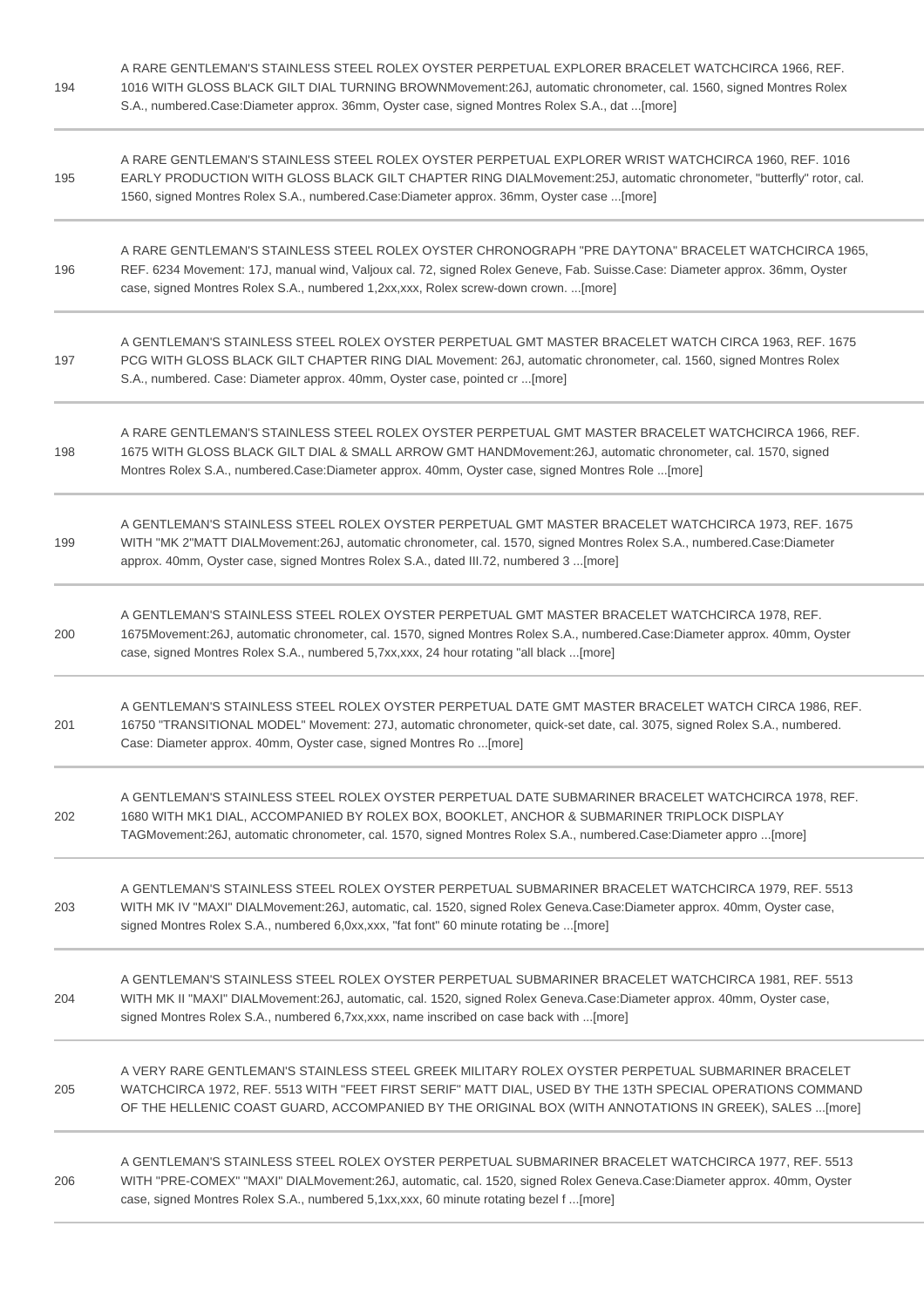| 207 | A GENTLEMAN'S STAINLESS STEEL ROLEX OYSTER PERPETUAL SUBMARINER BRACELET WATCHCIRCA 1988, REF. 5513 "L<br>SERIAL"FINAL YEAR OF PRODUCTIONMovement:26J, automatic, cal. 1520, signed Montres Rolex S.A.Case:Diameter approx.<br>40mm, Oyster case, signed Montres Rolex S.A., L serial no., 60 minute rotating b [more]   |
|-----|--------------------------------------------------------------------------------------------------------------------------------------------------------------------------------------------------------------------------------------------------------------------------------------------------------------------------|
| 208 | A GENTLEMAN'S STAINLESS STEEL ROLEX OYSTER PERPETUAL DATE GMT MASTER II "COKE" BRACELET WATCHCIRCA<br>1997, REF. 16710 WITH "SWISS ONLY" DIALMovement: 31J, automatic chronometer, quick-set date, cal. 3185, signed Montres Rolex<br>S.A., numbered.Case:Diameter approx. 40mm, Oyster case, signed Montres Role [more] |
| 209 | A GENTLEMAN'S STAINLESS STEEL ROLEX OYSTER PERPETUAL DATE SEA DWELLER BRACELET WATCHDATED 1998, REF.<br>16600 WITH "SWISS ONLY" DIAL, ACCOMPANIED BY THE ORIGINAL BOX, GUARANTEE, BOOKLETS, TOOL & DIVER'S CLASP<br>EXTENSIONMovement:31J, automatic chronometer, quick-set date, cal. 3135, signed Montres Role [more]  |
| 210 | A GENTLEMAN'S STAINLESS STEEL ROLEX TUDOR OYSTERDATE AUTOMATIC CHRONO TIME CHRONOGRAPH BRACELET<br>WATCHDATED 1997, REF. 79280 WITH WHITE "PORCELAIN" "PANDA" DIAL, ACCOMPANIED BY THE ORIGINAL GUARANTEE &<br>BOOKLETMovement:25J, automatic, base cal. 7750, signed Tudor Automatic-Prince.Case:Diameter appro [more]  |
| 211 | A GENTLEMAN'S STAINLESS STEEL ROLEX TUDOR OYSTERDATE AUTOMATIC CHRONO TIME "BIG BLOCK" CHRONOGRAPH<br>BRACELET WATCHCIRCA 1989, REF. 79180 WITH "REVERSE PANDA" DIALMovement:17J, automatic, cal. 7750, signed Tudor<br>Automatic-Prince.Case:Diameter approx. 40mm, Oyster case, signed Montres Tudor S.A., num [more]  |
| 212 | A GENTLEMAN'S STAINLESS STEEL ROLEX TUDOR OYSTERDATE AUTOMATIC CHRONO TIME "BIG BLOCK" CHRONOGRAPH<br>BRACELET WATCHCIRCA 1989, REF. 79160 WITH "REVERSE PANDA" DIALMovement:17J, automatic, cal. 7750, signed Tudor<br>Automatic-Prince.Case:Diameter approx. 40mm, Oyster case, signed Montres Tudor S.A., num [more]  |
| 213 | A GENTLEMAN'S STAINLESS STEEL ROLEX TUDOR "MONTE CARLO" AUTOMATIC CHRONO TIME CHRONOGRAPH WRIST<br>WATCHCIRCA 1977, REF. 9420/0 "BIG BLOCK" WITH BLUE & GREY DIALMovement:17J, automatic, cal. 7750, signed Tudor<br>Automatic-Prince.Case:Diameter approx. 40mm, Oyster case, signed Montres Tudor S.A., number  [more] |
| 214 | A GENTLEMAN'S STAINLESS STEEL ROLEX TUDOR ADVISOR ALARM BRACELET WATCHCIRCA 1983.<br>REF.10050Movement:17J, manual wind, cal. 3475, signed Tudor.Case:Diameter approx. 34.5mm, two part case back, signed Tudor,<br>numbered97x,xxx.Bracelet:Rolex Oyster bracelet, numbered 7835/19/361.CONDITION REPORTDia [more]      |
| 215 | A GENTLEMAN'S STEEL & WHITE GOLD ROLEX OYSTERQUARTZ DATEJUST BRACELET WATCHCIRCA 1990, REF. 17014<br>SILVER DIAL, WITH ORIGINAL ROLEX CASE BACK STICKER STILL APPLIEDMovement:11J, quartz chronometer, quick-set date,<br>cal. 5035, signed Rolex S.A., numbered.Case:Diameter approx. 36mm, Oyster case, signe [more]   |
| 216 | A RARE GENTLEMAN'S STEEL & GOLD ROLEX OYSTER PERPETUAL DATEJUST BRACELET WATCHCIRCA 1976, REF. 1630<br>WITH CHAMPAGNE DIALMovement:26J, automatic chronometer, cal. 1570, signed Montres Rolex S.A., numbered.Case:Diameter<br>approx. 36mm, Oyster case, signed Montres Rolex S.A., numbered4,1xx,xxx,solid g [more]    |
| 217 | A GENTLEMAN'S STEEL & GOLD ROLEX OYSTER PERPETUAL DATE BRACELET WATCHCIRCA 2001, REF. 15203 WITH BLACK<br>DIALMovement:31J, automatic chronometer, quick-set date, cal. 3135, signed Montres Rolex S.A., numbered.Case:Diameter approx.<br>34mm, Oyster case, signed Montres Rolex S.A., K serial no., solid gol [more]  |
| 218 | A GENTLEMAN'S STAINLESS STEEL ROLEX OYSTER PERPETUAL AIR KING"DOMINO'S"BRACELET WATCHDATED 2011, REF.<br>114200 WITH SILVER 3-6-9 DIAL, ACCOMPANIED BY THE ORIGINAL BOX, PAPERS & TAGS, SHOWING PURCHASE BY<br>DOMINO'S PIZZAMovement:Automatic chronometer, signed Rolex S.A., numbered.Case:Diameter approx. [more]    |
| 219 | A RARE GENTLEMAN'S 18K SOLID YELLOW GOLD ROLEX OYSTER PERPETUAL DAY DATE PRESIDENT BRACELET<br>WATCHCIRCA 1973, REF. 1803 SLATE GREY DIAL WITH WHITE OUTER ARABIC NUMERAL TRACKMovement:26J, automatic<br>chronometer, cal. 1556, signed Montres RolexS.A., numbered.Case:Diameter approx. 36mm, Oyster case, [more]     |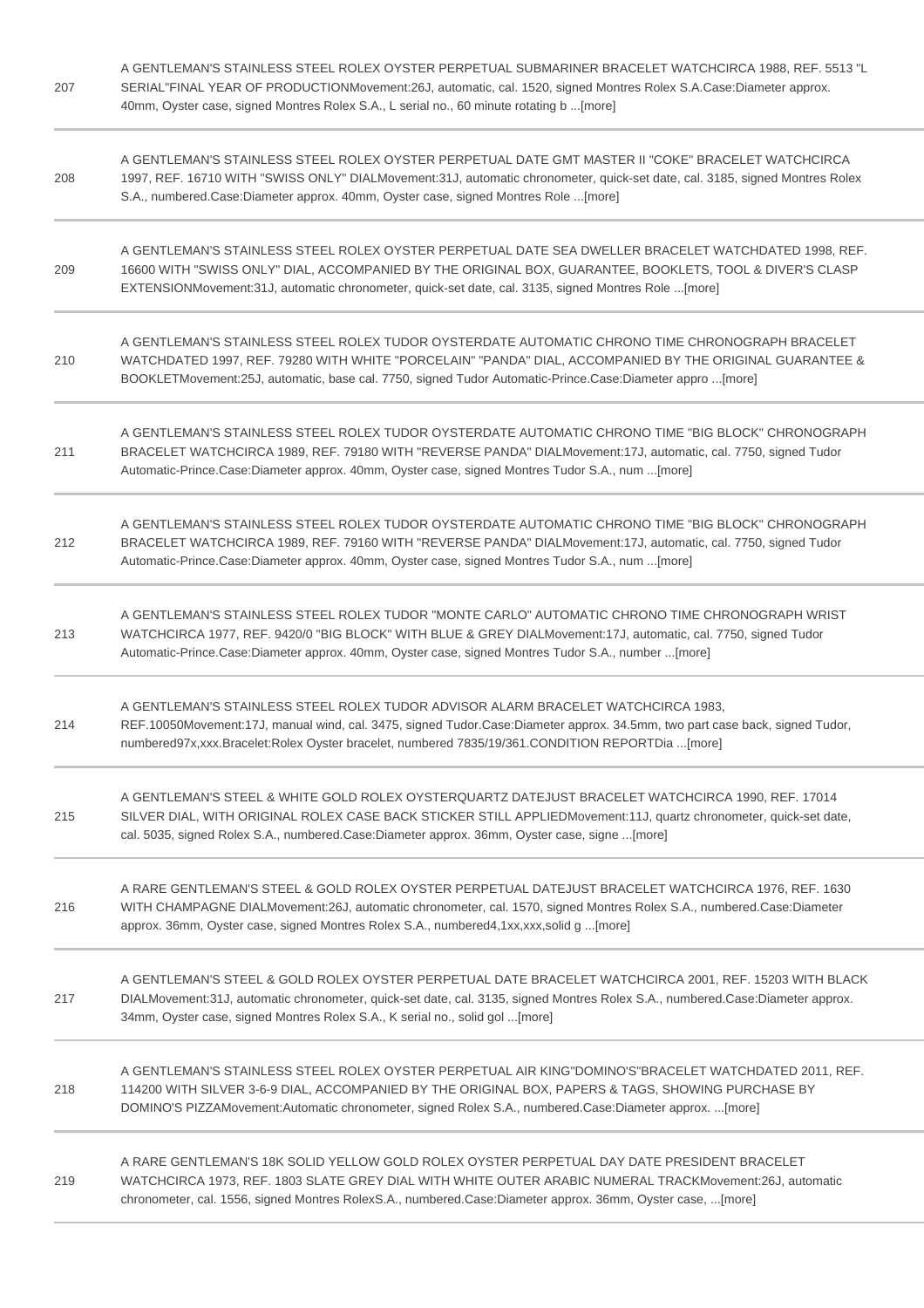| 220 | A GENTLEMAN'S 18K SOLID YELLOW GOLD ROLEX OYSTER PERPETUAL DAY DATE WRIST WATCHDATED 1970, REF. 1803<br>WITH "CRÈME BRÛLÉE" DIAL, ACCOMPANIED BY THE ORIGINAL CHRONOMETER CERTIFICATE, GUARANTEE BOOKLET,<br>PURCHASE RECEIPT, BOOKLET & VARIOUS ROLEX SERVICE GUARANTEES & ASSOCIATED PAPERWORKMovement:26J, aut<br>[more] |
|-----|-----------------------------------------------------------------------------------------------------------------------------------------------------------------------------------------------------------------------------------------------------------------------------------------------------------------------------|
| 221 | A GENTLEMAN'S 14K SOLID YELLOW GOLD ROLEX OYSTER PERPETUAL DATE WRIST WATCHCIRCA 1978, REF. 1503 WITH<br>CHAMPAGNE DIALMovement:26J, automatic chronometer, cal. 1570, signed Montres Rolex S.A., numbered.Case:Diameter approx.<br>35mm, Oyster case, signed Montres Rolex S.A., numbered 5,8xx,xxx, 14k hallma [more]     |
| 222 | A RARE GENTLEMAN'S 18K SOLID YELLOW GOLD ROLEX OYSTER PERPETUAL DAY DATE BRACELET WATCHCIRCA 1956,<br>REF. 6511 SILVER "OCC" DIAL WITH "SWORD" MARKERS & HANDS, WITH "ALL RED" DATEMovement:25J, automatic<br>chronometer, "butterfly" rotor, cal. 1055, signed Montres RolexS.A., numbered.Case:Diameter appro [more]      |
| 223 | A GENTLEMAN'S 9CT SOLID GOLD ROLEX OYSTER PRECISION WRIST WATCHCIRCA 1959, REF. 6426 WITH 3-6-9<br>"EXPLORER" DIAL & "DAGGER" HANDSMovement:17J, manual wind, cal. 1210, signed Montres Rolex S.A, numbered.Case:Diameter<br>approx. 34mm, Oyster case, signed Montres Rolex S.A, marked R.W.C. Ltd, 9ct hallmar  [more]    |
| 224 | A RARE GENTLEMAN'S 18K SOLID ROSE GOLD ROLEX OYSTER PERPETUAL WRIST WATCHCIRCA 1955, REF. 6567 SILVER<br>"OCC" DIAL WITH "KITE" MARKERS & DAUPHINE HANDSMovement:25J, automatic chronometer, "butterfly" rotor, cal. 1030, signed<br>Montres RolexS.A., numbered.Case:Diameter approx. 34mm, Oyster case, signe [more]      |
| 225 | A GENTLEMAN'S STAINLESS STEEL ROLEX OYSTER PERPETUAL BRACELET WATCHCIRCA 1955, REF. 6284WITH SILVER<br>"HONEYCOMB" "OCC" DIAL & "LARGE LOGO" BRACELETMovement:Automatic "semi bubble back" chronometer, signed Rolex<br>Perpetual, numbered.Case:Diameter approx. 34mm, Oyster case, signed Montres Rolex SA, d [more]      |
| 226 | A GENTLEMAN'S STAINLESS STEEL ROLEX OYSTER PERPETUAL BRACELET WATCHCIRCA 1956, REF. 6332 WITH 3-6-9<br>"EXPLORER" DIALMovement:Automatic "semi bubble back" chronometer, signed Rolex Perpetual, numbered.Case:Diameter approx.<br>33.5mm, Oyster case, signed Montres Rolex S.A, dated III.54, numbered 19x,xx [more]      |
| 227 | A GENTLEMAN'S STAINLESS STEEL ROLEX OYSTER PERPETUAL AIR KING PRECISION BRACELET WATCHCIRCA 1966, REF.<br>5500 WITH GLOSS BLACK GILT DIAL & "DAGGER" HANDSMovement:26J, automatic, cal. 1520, signed Rolex<br>Geneva.Case:Diameter approx. 34mm, Oyster case, case back ref. 1002, signed Montres Rolex S.A., da [more]     |
| 228 | A GENTLEMAN'S STAINLESS STEEL ROLEX OYSTER PERPETUAL BRACELET WATCHCIRCA 1976, REF. 1002 WITH GLOSS<br>BLACK GILT DIAL TURNING BROWN, ACCOMPANIED BY ROLEX SERVICE INVOICE FROM 1991Movement:26J, automatic<br>chronometer, cal. 1570, signed Montres Rolex S.A, numbered.Case:Diameter approx. 34mm, Oyster cas [more]     |
| 229 | A GENTLEMAN'S STAINLESS STEEL ROLEX OYSTER PERPETUAL DATE BRACELET WATCHCIRCA 1969, REF. 1501 WITH<br>"FISH SCALE" DIALMovement:26J, automatic chronometer, cal. 1570, signed Montres Rolex S.A, numbered.Case:Diameter approx.<br>35mm, Oyster case, signed Montres Rolex S.A., dated IV.67, numbered 2,1xx,xxx [more]     |
| 230 | A GENTLEMAN'S STEEL & WHITE GOLD ROLEX OYSTER PERPETUAL DATEJUST WRIST WATCHCIRCA 1973, REF. 1601 WITH<br>GREY DIALMovement:26J, automatic chronometer, cal. 1570, signed Montres Rolex S.A., numbered.Case:Diameter approx. 36mm,<br>Oyster case, signed Montres Rolex S.A., numbered 3,2xx,xxx, solid white go [more]     |
| 231 | A LADIES STEEL & WHITE GOLD ROLEX OYSTER PERPETUAL DATEJUST BRACELET WATCHDATED 2004, REF. 79174 WITH<br>SILVER DIAL, ACCOMPANIED BY THE ORIGINAL BOX, PAPERS & PURCHASE RECEIPTMovement:31J, automatic chronometer,<br>cal. 2235, signed Rolex S.A., numbered.Case:Diameter approx. 26mm, Oyster case, signed R [more]     |
| 232 | A LADIES STEEL & GOLD ROLEX OYSTER PERPETUAL DATEJUST BRACELET WATCHCIRCA 1994, REF. 69173 WITH BURL<br>WOOD DIAL, ACCOMPANIED BY THE ORIGINAL GUARANTEE & TAG, ORIGINAL CASE BACK STICKER STILL<br>APPLIEDMovement:Automatic chronometer, quick-set date, signed Rolex, numbered.Case:Diameter approx. 26mm, Oy [more]     |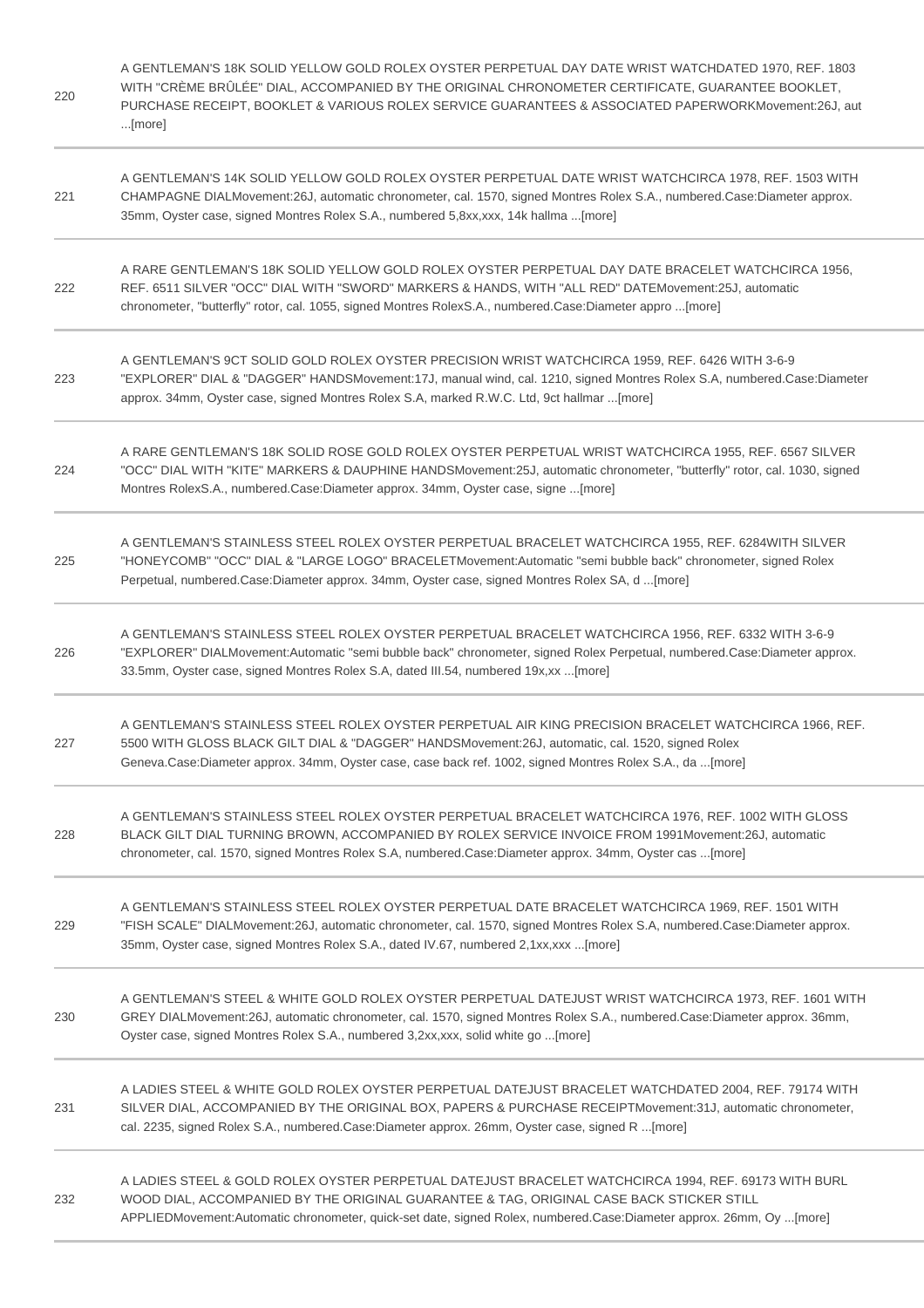| 233 | A LADIES 18K SOLID GOLD ROLEX OYSTER PERPETUAL DATEJUST BRACELET WATCHCIRCA 1979, REF. 6917 WITH BURL<br>WOOD DIALMovement:28J, automatic chronometer, cal. 2030, signed Rolex S.A., numbered.Case:Diameter approx. 26mm, Oyster<br>case, signed Montres Rolex S.A., 18k hallmarks, numbered 6,1xx,xxx, fluted b  [more]     |
|-----|------------------------------------------------------------------------------------------------------------------------------------------------------------------------------------------------------------------------------------------------------------------------------------------------------------------------------|
| 234 | A LADIES 18K SOLID GOLD VACHERON & CONSTANTIN COCKTAIL BRACELET WATCHCIRCA 1930s, WITH "STAR" DIAL &<br>"BASKET" LUGS, ACCOMPANIED BY VACHERON & CONSTANTIN BOXMovement:17J, manual wind, cal. V153, signed Vacheron &<br>Constantin, numbered 47x, xxx. Case: Diameter approx. 17mm, snap back, "basket" lugs, sig  [more]  |
| 235 | A FINE LADIES PLATINUM & DIAMOND VACHERON & CONSTANTIN COCKTAIL WRIST WATCHCIRCA 1930s, WITH ORIGINAL<br>DIAMOND SET SILVER DIAL & "BASKET" LUGSMovement: 17J, manual wind, cal. V153, signed Vacheron & Constantin, numbered<br>47x, xxx. Case: Diameter approx. 17mm, snap back, original diamond set "basket" lug  [more] |
| 236 | A RARE GENTLEMAN'S LARGE SIZE 18K SOLID ROSE GOLD VACHERON & CONSTANTIN WRIST WATCHCIRCA 1950s, REF.<br>4600 TWO TONE SILVER DIAL WITH RAISED MALTESE CROSS & "FACETED" MARKERSMovement:18J, manual wind, cal.<br>P453/3B, signed Vacheron & Constantin, numbered 51x,xxx.Case:Diameterapprox. 36mm, snap back [more]        |
| 237 | A GENTLEMAN'S LARGE SIZE 18K SOLID YELLOW GOLD VACHERON & CONSTANTIN WRIST WATCHCIRCA 1950s, REF. 4600<br>WITH RAISED MALTESE CROSS DIAL & DAGGER HANDSMovement: 18J, manual wind, cal. P453/3B, signed Vacheron &<br>Constantin, numbered 52x, xxx. Case: Diameterapprox. 36mm, snap back, signed Vacheron & Cons  [more]   |
| 238 | A RARE GENTLEMAN'S LARGE SIZE 18K SOLID ROSE GOLD VACHERON & CONSTANTIN WRIST WATCHCIRCA 1950, WITH<br>GUILLOCHE DIAL & "TEARDROP" LUGSMovement:17J, manual wind, cal. P454/5B, signed Vacheron & Constantin, numbered<br>49x,xxx.Case:Diameterapprox. 36mm, snap back, signed Vacheron & Constantin, numbered [more]        |
| 239 | A VERY RARE GENTLEMAN'S STAINLESS STEEL UNIVERSAL GENEVE POLAROUTER "SAS" WRIST WATCHCIRCA 1954,<br>REF.20217-6WITH SILVER DIAL FEATURING SAS CREST (SCANDINAVIAN AIRLINES SYSTEMS), DESIGNED BY GERALD<br>GENTA AND MADE TO COMMEMORATE SAS'S FIRST POLAR FLIGHTS DIRECTLY FROM COPENHAGEN TO LOS ANGELES IN<br>19 [more]   |
| 240 | A RARE GENTLEMAN'S GOLD CAPPED UNIVERSAL GENEVE POLAROUTER WRIST WATCHCIRCA 1954, REF. 20214-6WITH<br>SILVER CROSSHAIR DIAL, MADE FOR A VERY SHORT PERIOD OF TIME BEFORE THE CHANGE OF SPELLING TO<br>POLEROUTERMovement:17J, "bumper" automatic, cal. 138SS, signed Universal Geneve.Case:Diameter approx. 35m [more]       |
| 241 | A GENTLEMAN'S STAINLESS STEEL UNIVERSAL GENEVE POLEROUTER WRIST WATCH CIRCA 1964, REF. 20366-1 WITH<br>GLOSS BLACK GILT CROSSHAIR DIAL Movement: 28J, Microtor automatic, cal. 218-9, signed Universal Geneve. Case: Diameter<br>approx. 35mm, "lyre" lugs, screw back, signed Universal G [more]                            |
| 242 | A GENTLEMAN'S STAINLESS STEEL UNIVERSAL GENEVE POLEROUTER BRACELET WATCHCIRCA 1964, REF.20366-2WITH<br>SILVER CROSSHAIR DIALMovement:28J, Microtor automatic, cal. 218-9, signed Universal Geneve.Case:Diameter approx. 35mm,<br>"lyre" lugs, screw back, signed Universal Geneve with Polerouter emblem embos [more]        |
| 243 | A GENTLEMAN'S STAINLESS STEEL ZENITH "SUB SEA" AUTOMATIC DIVERS WRIST WATCHCIRCA 1969, REF.<br>A3630Movement:25J, automatic, cal. 2542 PC, signed Zenith, numbered.Case:Diameter approx. 38.5mm, screw back, signed Zenith<br>with emblem embossed on case back, numbered 21xDxxx, 60 minute rotating bezel, Zen [more]      |
| 244 | A RARE GENTLEMAN'S STAINLESS STEEL UNIVERSAL GENEVE SPACE COMPAX CHRONOGRAPH WRIST WATCHCIRCA<br>1960s, REF.885104-01Movement:17J, manual wind, UG cal. 85, Valjoux base cal. 72, signed Universal Geneve.Case:Diameter approx.<br>40mm, screw back, signed Universal Geneve, patent numbers, numbers worn off [more]        |
| 245 | A RARE GENTLEMAN'S LARGE SIZE STAINLESS STEEL EXCELSIOR PARK "WATERPROOF" CHRONOGRAPH WRIST<br>WATCHCIRCA 1960, WITH GREY & BLACK GLOSS DIAL & "HOOKED 7"Movement: Manual wind, Excelsior Park calibre<br>EP4.Case:Diameter approx. 37.5mm, "bevelled" screw back,numbered 85x,xxx.Strap:Leather.CONDITION REPO [more]       |